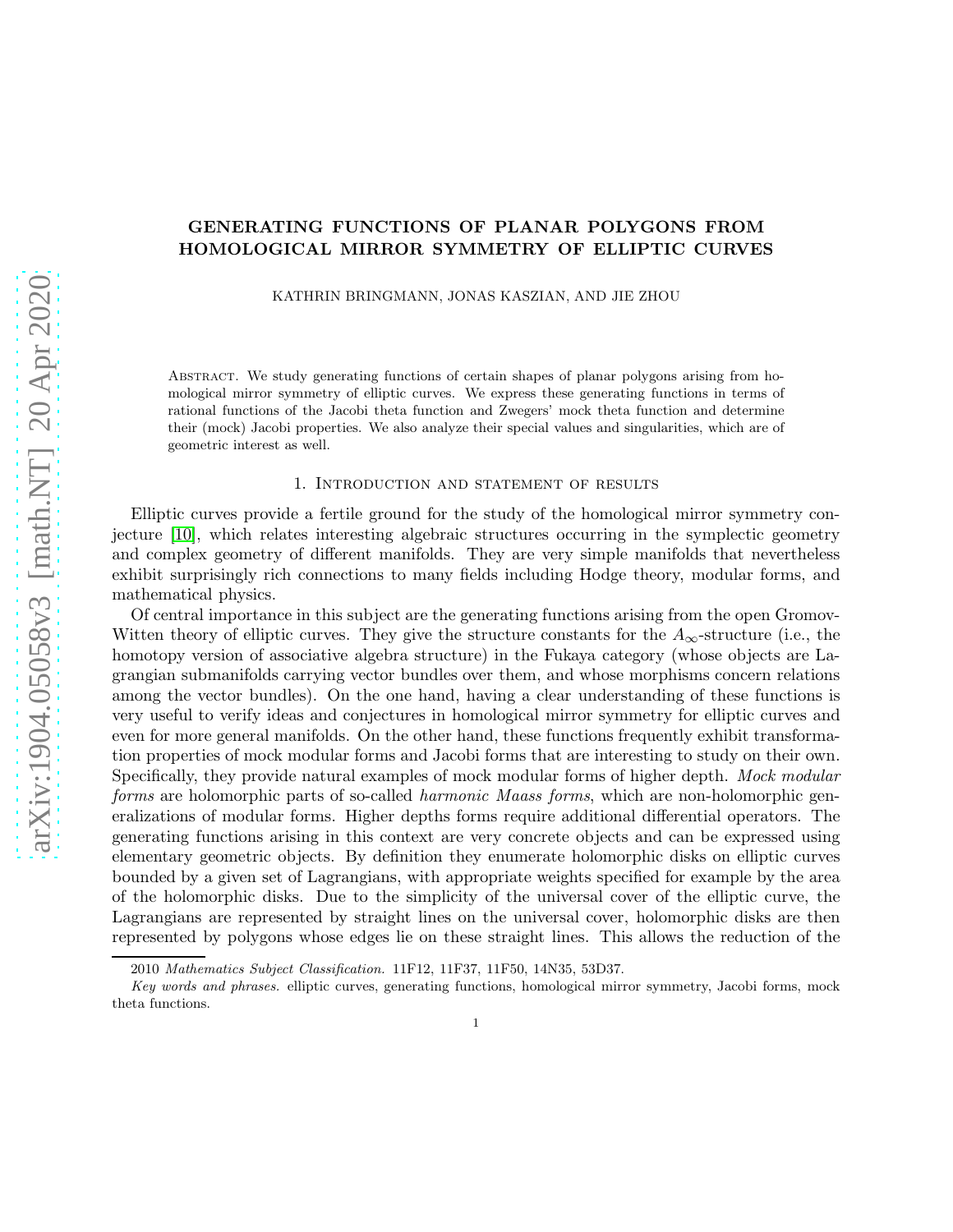enumeration of these geometrical objects to a combinatorial problem. The resulting generating functions may then be written down and turn out to be indefinite theta functions [\[12,](#page-19-1) [13,](#page-19-2) [14,](#page-19-3) [15\]](#page-19-4), see also [\[4,](#page-19-5) [9\]](#page-19-6). In particular, it was found in [\[13\]](#page-19-2) that the enumeration of triangles yields Jacobi theta functions. The enumeration of parallelograms  $[13, 14, 15]$  $[13, 14, 15]$  $[13, 14, 15]$  gives the Göttsche-Zagier series  $[8]$ , while that of more general shapes of 4-gons give the Appell-Lerch sums studied by Kronecker that describe sections of rank two vector bundles on the elliptic curve as shown by [\[16\]](#page-19-8). Interestingly, while the former only involves the usual Jacobi theta functions, the latter are related to the mock theta functions.

Recently there also have been some works considering the genus zero open Gromov-Witten invariants of the quotient of elliptic curves called elliptic orbifolds [\[1,](#page-19-9) [3,](#page-19-10) [5,](#page-19-11) [6,](#page-19-12) [11\]](#page-19-13). A detailed study of the mock modularity of some generating functions arising from this context was performed in [\[1,](#page-19-9) [3,](#page-19-10) [11\]](#page-19-13). We remark that the objects studied in the present work differ from those in the above mentioned papers in that the occurring generating functions are different: the former mainly works with fixed Lagrangians, while in the present work deformations of the Lagrangians are considered as set up originally in [\[13\]](#page-19-2).

In this paper, we follow the lines in [\[13,](#page-19-2) [14,](#page-19-3) [15\]](#page-19-4) and study the generating functions arising from the enumeration of particular shapes of 4-gons and 5-gons. The main result of this paper is the following (see [\(6.1\)](#page-9-0) and [\(7.1\)](#page-12-0) for the generating functions and Theorem [6.3](#page-10-0) and Theorem [7.4](#page-14-0) for the mock Jacobi properties).

### **Theorem 1.1.** The functions  $f_3$  and  $f_4$  satisfy mock Jacobi properties.

A careful analysis of the modular behavior of the generating functions reveals the global properties of the Gromov-Witten theory on the geometric side. Moreover, the study of special values and singularities can be used to detect what happens in the geometric context, which are otherwise very hard to approach (for example, when the Lagrangians do not intersect transversally). While the study of these very special shapes are already interesting, we hope to extend our investigation to include more general shapes of 5-gons and 6-gons in future work.

The paper is organized as follows. In Section 2 we provide some preliminary results and conventions on Jacobi theta functions and mock theta functions of Zwegers. In Section 3 we review the geometric construction of the generating functions. We then study the generating functions case by case in Sections 4 to 7. We conclude with some discussions and a conjecture in the final section.

### Acknowledgments

The research of the first author is supported by the Alfried Krupp Prize for Young University Teachers of the Krupp foundation and the research of all three authors was supported by the Deutsche Forschungsgemeinschaft (German Research Foundation) under the Collaborative Research Centre / Transregio (CRC/TRR 191) on Symplectic Structures in Geometry, Algebra and Dynamics. The authors thank Chris Jennings-Shaffer for helpful comments on an earlier version of this paper and the referees for their helpful comments.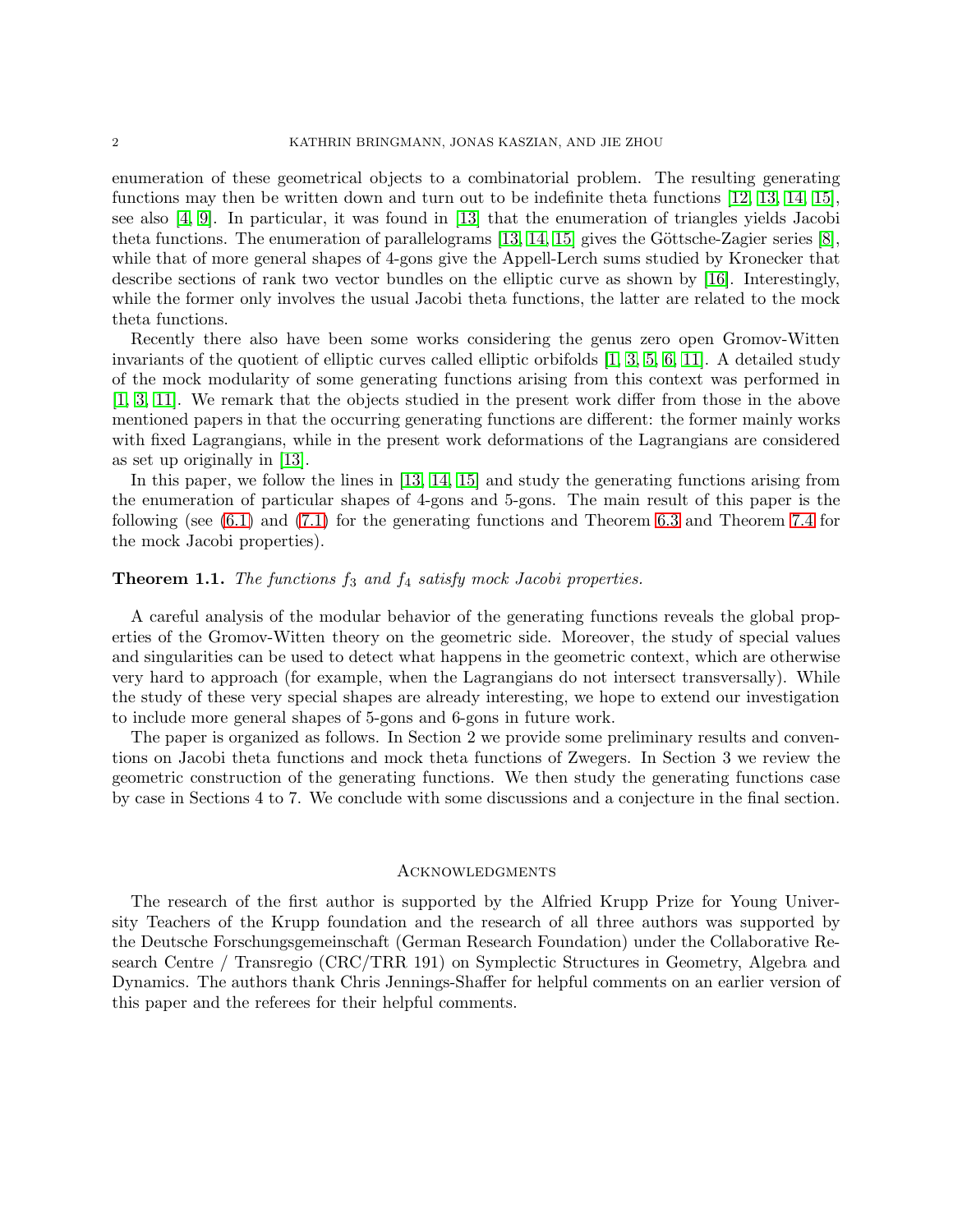### 2. Preliminaries

In this section we recall some modular forms and generalizations thereof, which we require for this paper. Note that we frequently suppress  $\tau$  in the notation of functions  $f: \mathbb{C}^N \times \mathbb{H} \to \mathbb{C}, (\mathbf{z}, \tau) \mapsto$  $f(z) = f(z; \tau)$  if it is viewed as fixed. We write real and imaginary parts as  $\tau = u + iv \in \mathbb{C}$ ,  $z = x + iy \in \mathbb{C}^N$  and frequently use  $q := e^{2\pi i \tau}, \zeta := e^{2\pi i z}$ , and  $\zeta_j := e^{2\pi i z_j}$  for  $j \in \mathbb{N}$ . The *Dedekind* eta function

$$
\eta(\tau):=q^{\frac{1}{24}}\prod_{n=1}^{\infty}\left(1-q^n\right)
$$

is a modular form of weight  $\frac{1}{2}$  with multiplier

$$
\nu_{\eta}\left(\begin{smallmatrix} a & b \\ c & d \end{smallmatrix}\right) := \begin{cases}\left(\frac{d}{|c|}\right) e^{\frac{\pi i}{12} \left((a+d)c - bd(c^2 - 1) - 3c\right)} & \text{if } c \text{ is odd,} \\
\left(\frac{c}{d}\right) e^{\frac{\pi i}{12} \left(ac\left(1 - d^2\right) + d(b - c + 3) - 3\right)} & \text{if } c \text{ is even,}\n\end{cases}
$$

which means that for  $\begin{pmatrix} a & b \\ c & d \end{pmatrix} \in SL_2(\mathbb{Z})$  we have

<span id="page-2-0"></span>
$$
\eta\left(\frac{a\tau+b}{c\tau+d}\right) = \nu_{\eta}\left(\begin{smallmatrix} a & b \\ c & d \end{smallmatrix}\right)(c\tau+d)^{\frac{1}{2}}\eta(\tau). \tag{2.1}
$$

The Jacobi theta function is defined as

$$
\vartheta(z;\tau) := \sum_{n \in \frac{1}{2} + \mathbb{Z}} q^{\frac{n^2}{2}} e^{2\pi i n \left(z + \frac{1}{2}\right)} = -iq^{\frac{1}{8}} \zeta^{-\frac{1}{2}} \prod_{n \ge 1} \left(1 - q^n\right) \left(1 - \zeta q^{n-1}\right) \left(1 - \zeta^{-1} q^n\right)
$$

We require the following properties of  $\vartheta$ .

**Lemma 2.1.** (1) We have

$$
\vartheta(-z) = -\vartheta(z).
$$

(2) For  $\ell, m \in \mathbb{Z}$ , we have

$$
\vartheta(z+\ell\tau+m) = (-1)^{\ell+m} q^{-\frac{\ell^2}{2}} \zeta^{-\ell} \vartheta(z).
$$

(3) We have

$$
\frac{\eta^3}{\vartheta\left(\frac{1}{2}\right)\vartheta\left(\frac{\tau}{2}\right)} = -\frac{i}{2}q^{\frac{1}{4}}\vartheta\left(\frac{\tau}{2} - \frac{1}{2}\right).
$$

(4) We have for  $\begin{pmatrix} a & b \\ c & d \end{pmatrix} \in SL_2(\mathbb{Z})$ 

$$
\vartheta\left(\frac{z}{c\tau+d};\frac{a\tau+b}{c\tau+d}\right)=\nu_{\eta}^{3}\left(\begin{smallmatrix}a&b\\c&d\end{smallmatrix}\right)(c\tau+d)^{\frac{1}{2}}e^{\frac{\pi icz^{2}}{c\tau+d}}\vartheta(z;\tau).
$$

Remark. Lemma 2.1 (2), (4) imply that  $\vartheta$  transforms like a Jacobi form of weight  $\frac{1}{2}$  and index  $\frac{1}{2}$ for  $SL_2(\mathbb{Z})$  with multiplier  $\nu_\eta^3$ .

Furthermore, we use the following higher-dimensional generalization of Jacobi forms.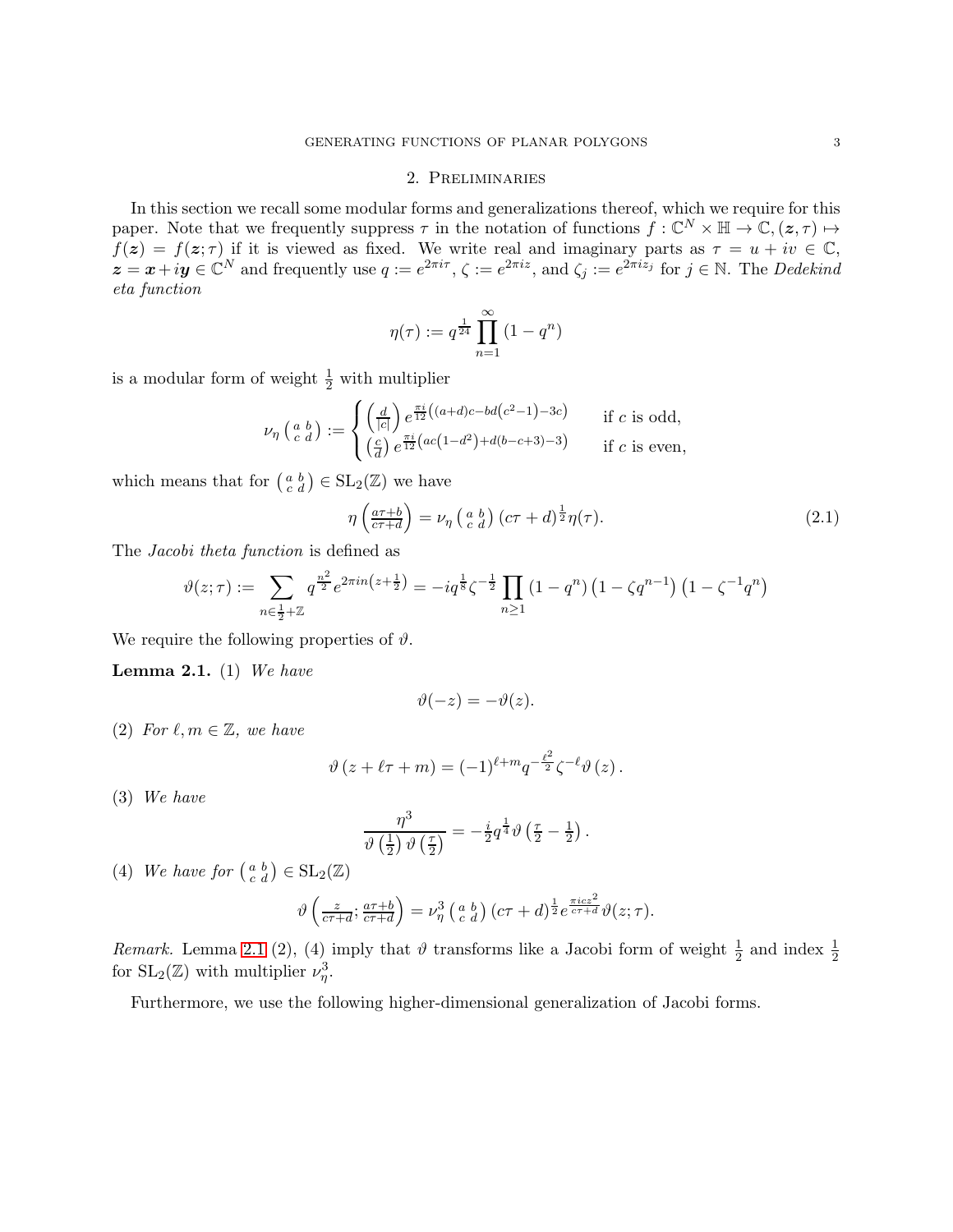**Definition 2.2.** Let  $f: \mathbb{C}^r \times \mathbb{H} \to \mathbb{C}$  be a meromorphic function with possible poles in  $z \in \mathbb{C}^r$ . We call f a meromorphic Jacobi form of weight k and index  $M \in \frac{1}{2}$  $\frac{1}{2}\mathbb{Z}^{r\times r}$  for the subgroup  $\Gamma \subset SL_2(\mathbb{Z})$ if it satisfies for some  $a > 0$  the growth condition

$$
f(z; \tau)e^{-\frac{4\pi}{v}y^TMy} \in O(e^{av})
$$
 as  $v \to \infty$ ,

for  $\boldsymbol{z} \in \mathbb{C}^r, \boldsymbol{\ell}, \boldsymbol{m} \in \mathbb{Z}^r$  the elliptic transformation

$$
f(\boldsymbol{z} + \boldsymbol{\ell}\tau + \boldsymbol{m}) = e^{-4\pi i \boldsymbol{z}^T M \boldsymbol{\ell}} q^{-\boldsymbol{\ell}^T M \boldsymbol{\ell}} f(\boldsymbol{z})
$$

and for  $\begin{pmatrix} a & b \\ c & d \end{pmatrix} \in \Gamma$  the modular transformation

$$
f\left(\frac{z}{c\tau+d};\frac{a\tau+b}{c\tau+d}\right)=(c\tau+d)^k e^{\frac{2\pi ic}{c\tau+d}z^T M z}f(z;\tau).
$$

Both transformation identities can be modified with some multiplier. If  $f$  is holomorphic on all of  $\mathbb{C}^r \times \mathbb{H}$  and  $f(z;\tau)e^{-\frac{4\pi}{v}y^TMy}$  is bounded as  $v \to \infty$ , we call it *holomorphic Jacobi form*.

We call a meromorphic function  $f: \mathbb{C}^r \times \mathbb{H} \to \mathbb{C}$  (with possible poles in the z-variable) a mock Jacobi form of weight k and index  $M \in \frac{1}{2}$  $\frac{1}{2}\mathbb{Z}^{r\times r}$  for the subgroup  $\Gamma \subset SL_2(\mathbb{Z})$  if it can be completed in the sense of [\[2,](#page-19-14) [7\]](#page-19-15) to a function that transforms as a Jacobi form of the same weight, index, and subgroup (and possibly multiplier).

Next recall Lemma 2.3 of [\[3\]](#page-19-10), which states the following.

<span id="page-3-1"></span>**Lemma 2.3.** We have, for  $0 < y_1, y_2 < v$ 

$$
\sum_{n\in\mathbb{Z}}\frac{\zeta_1^n}{1-\zeta_2q^n}=-i\eta^3\frac{\vartheta(z_1+z_2)}{\vartheta(z_1)\vartheta(z_2)}.
$$

Furthermore, we require the Appell functions

$$
A(z_1, z_2; \tau) := e^{\pi i z_1} \sum_{n \in \mathbb{Z}} \frac{(-1)^n q^{\frac{n(n+1)}{2}} e^{2\pi i n z_2}}{1 - e^{2\pi i z_1} q^n}, \quad \mu(z_1, z_2; \tau) := \frac{A(z_1, z_2; \tau)}{\vartheta(z_2; \tau)}.
$$

We recall some properties of A and  $\mu$  that can be easily deduced from Proposition 1.4 of [\[17\]](#page-19-16). In part (4) we moreover state a consequence of Lemma [2.4](#page-3-0) (2) for  $z_0 = -z - \frac{1}{2}$ ,  $z_1 = z$ , and  $z_2 = z - \frac{\tau}{2} + \frac{1}{2}$  $rac{1}{2}$ .

<span id="page-3-0"></span>**Lemma 2.4.** Let  $z, z_0, z_1, z_2 \in \mathbb{C} \setminus (\mathbb{Z}\tau + \mathbb{Z})$  and  $\ell \in \mathbb{Z}$ .

(1) We have

$$
\mu(z_1+\tau, z_2+\tau) = \mu(z_1, z_2), \quad A(z_1+\ell\tau, z_2+\ell\tau) = (-1)^{\ell} q^{-\frac{\ell^2}{2}} \zeta_2^{-\ell} A(z_1, z_2).
$$

(2) Assuming that  $z_1 + z_0, z_2 + z_0 \notin \mathbb{Z}\tau + \mathbb{Z}$  we have

$$
\mu(z_1 + z_0, z_2 + z_0) = \mu(z_1, z_2) + \frac{i\eta^3 \vartheta(z_1 + z_2 + z_0)\vartheta(z_0)}{\vartheta(z_1)\vartheta(z_2)\vartheta(z_1 + z_0)\vartheta(z_2 + z_0)}
$$

.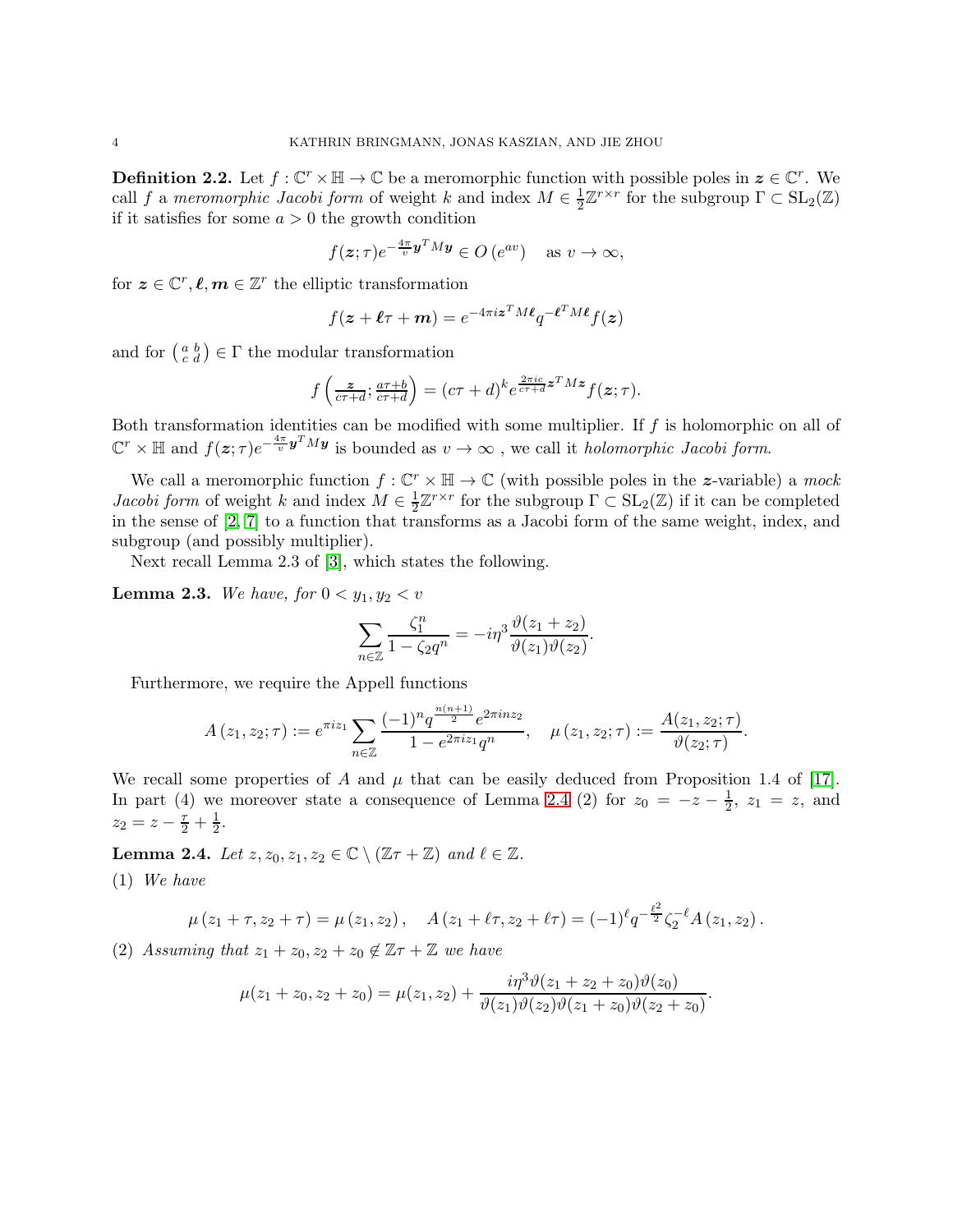(3) We have

$$
\mu(z_1, z_2) + q^{-\frac{1}{2}} \zeta_1^{-1} \zeta_2 \mu(z_1 + \tau, z_2) = -iq^{-\frac{1}{8}} \zeta_1^{-\frac{1}{2}} \zeta_2^{\frac{1}{2}},
$$
  

$$
\mu(-z_1, -z_2) = \mu(z_2, z_1) = -\mu(z_1 + 1, z_2) = \mu(z_1, z_2), \qquad \mu\left(\frac{1}{2}, \frac{\tau}{2}\right) = -\frac{1}{2}q^{\frac{1}{8}}.
$$

(4) We have

$$
A(z, z - \frac{\tau}{2} + \frac{1}{2}) = -\frac{1}{2}q^{\frac{1}{8}}\vartheta(z - \frac{\tau}{2} + \frac{1}{2}) + \frac{1}{2}q^{\frac{1}{4}}\vartheta(\frac{\tau}{2} - \frac{1}{2})\frac{\vartheta(z - \frac{\tau}{2})\vartheta(z + \frac{1}{2})}{\vartheta(z)}.
$$

The function A also has a modular completion i.e., adding a (simpler) non-holomorphic piece yields a function  $\widehat{A}$  which transforms like a Jacobi form. To be precise, set

$$
\widehat{A}(z_1, z_2; \tau) := A(z_1, z_2; \tau) + \frac{i}{2} \vartheta(z_2; \tau) R(z_1 - z_2; \tau)
$$

with  $R(z; \tau) := \sum_{n \in \frac{1}{2} + \mathbb{Z}} (\text{sgn}(n) - E((n + \frac{y}{v}))$  $(v_v^y)\sqrt{2v})$ )(-1)<sup>n- $\frac{1}{2}q^{-\frac{n^2}{2}}e^{-2\pi inz}$ . Here  $E(x) := 2\int_0^x e^{-\pi t^2}dt$ </sup> denotes the usual error function. We also define  $\widehat{\mu}(z_1, z_2; \tau) := \frac{A(z_1, z_2; \tau)}{\vartheta(z_2; \tau)}$ .

The function  $\widehat{A}$  transforms as a Jacobi form of weight one and index  $\frac{1}{2} \begin{pmatrix} -1 & 1 \\ 1 & 0 \end{pmatrix}$  as proven in [\[17\]](#page-19-16). **Lemma 2.5.** (1) We have, for  $\ell, m \in \mathbb{Z}^2$ ,

$$
\widehat{A}(z+\ell\tau+m)=(-1)^{\ell_1+m_1}e^{2\pi i(\ell_1-\ell_2)z_1}e^{-2\pi i\ell_1z_2}q^{\frac{\ell_1^2}{2}-\ell_1\ell_2}\widehat{A}(z).
$$

(2) We have, for  $\begin{pmatrix} a & b \\ c & d \end{pmatrix} \in SL_2(\mathbb{Z}),$ 

<span id="page-4-0"></span>
$$
\widehat{A}\left(\frac{z_1}{c\tau+d},\frac{z_2}{c\tau+d};\frac{a\tau+b}{c\tau+d}\right)=(c\tau+d)e^{\frac{\pi ic\left(-z_1^2+2z_1z_2\right)}{c\tau+d}}\widehat{A}\left(\boldsymbol{z};\tau\right).
$$

Remark. The function  $\hat{\mu}$  transforms like a Jacobi form of weight  $\frac{1}{2}$  and index  $\frac{1}{2}$  ( $\frac{-1}{1}$ ,  $\frac{1}{-1}$ ) (with multiplier).

Furthermore, we let

$$
F(\bm{z};\tau)
$$

$$
:= q^{-\frac{1}{8}} \zeta_1^{-\frac{1}{2}} \zeta_2^{\frac{1}{2}} \zeta_3^{\frac{1}{2}} \left( \sum_{n \in \mathbb{N}_0 \times \mathbb{N}^2} + \sum_{n \in \mathbb{N}_0 \times (-\mathbb{N})^2} \right) (-1)^{n_1} q^{\frac{n_1(n_1+1)}{2} + n_1 n_2 + n_1 n_3 + n_2 n_3} \zeta_1^{n_1} \zeta_2^{n_2} \zeta_3^{n_3}.
$$
 (2.2)

Here and throughout we write components of vectors  $\mathbf{w} \in \mathbb{C}^N$  as  $w_1, \ldots, w_N$  and  $\zeta_j := e^{2\pi i z_j}$ .

Theorem 1.3 of [\[3\]](#page-19-10) rewrites F in terms of  $\mu$  and  $\vartheta$ .

<span id="page-4-1"></span>**Lemma 2.6.** We have for  $0 < y_2, y_3 < v$ 

$$
F(z) = i\vartheta(z_1)\mu(z_1, z_2)\mu(z_1, z_3) - \frac{\eta^3\vartheta(z_2 + z_3)}{\vartheta(z_2)\vartheta(z_3)}\mu(z_1, z_2 + z_3).
$$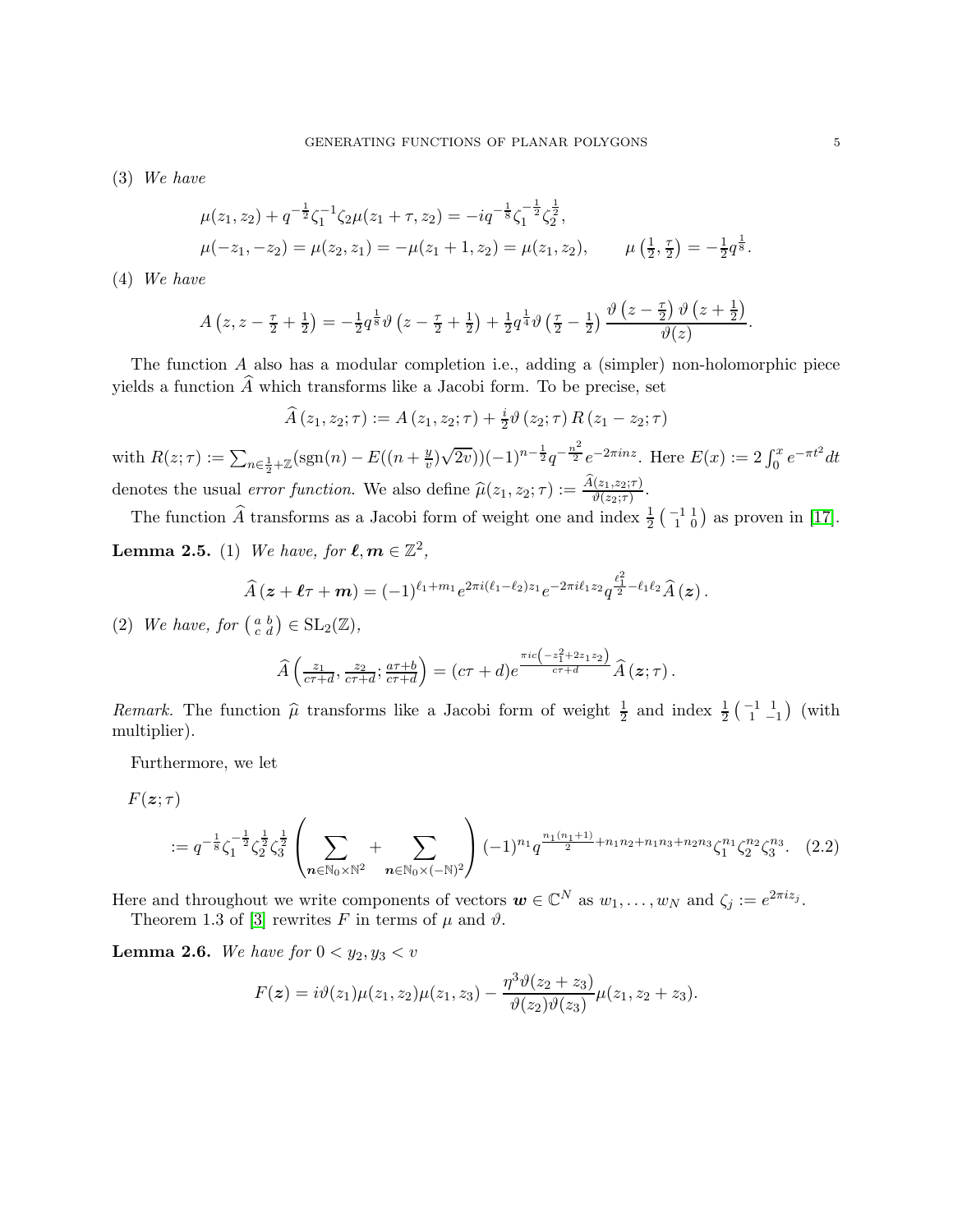### 3. Geometric construction

<span id="page-5-2"></span>We now review the construction of the generating functions in consideration following [\[12,](#page-19-1) [15\]](#page-19-4). For this, we fix the lattice  $\Lambda = \mathbb{Z}\varrho_1 \oplus \mathbb{Z}\varrho_2$  in  $\mathbb{R}^2$ , where

$$
\varrho_1 := (1,0) \, , \quad \varrho_2 := \left( -\frac{1}{2}, \frac{\sqrt{3}}{2} \right) \, .
$$

Furthermore we fix three sets  $\mathcal{L}_j$ ,  $j \in \{1, 2, 3\}$  of straight lines defined as follows

$$
\mathcal{L}_1 := \{ (t_1, 0) + \ell + \mathbb{R}(2\varrho_1 + \varrho_2) : \ell \in \Lambda \}, \qquad \mathcal{L}_2 := \{ (t_2, 0) + \ell + \mathbb{R}(-\varrho_1 - 2\varrho_2) : \ell \in \Lambda \}, \n\mathcal{L}_3 := \{ (t_3, 0) + \ell + \mathbb{R}(-\varrho_1 + \varrho_2) : \ell \in \Lambda \}.
$$

The values  $t_j, j \in \{1, 2, 3\}$  $t_j, j \in \{1, 2, 3\}$  $t_j, j \in \{1, 2, 3\}$  are chosen such that none of three lines intersect at a common point<sup>1</sup>.

Consider convex N-polygons  $\Delta$  bounded by a set of straight lines from  $\mathcal{L}_j, j \in \{1, 2, 3\}$ . Elementary geometry shows that in the present case we must have  $3 \leq N \leq 6$ . Denote its set of vertices by  $v_1, \ldots, v_N$  in the clockwise order, and the oriented edge from the vertex  $v_k$  to  $v_{k+1}$  by  $e_k$  for  $k \in \{1, 2, \ldots N\}$ , where we use the convention  $v_{N+1} = v_1$ . We also denote the area of the N-gon  $\Delta$ by area( $\Delta$ ) and the length of the edge  $e_k$  of  $\Delta$  by  $|e_k(\Delta)|$ . We introduce N real-valued variables  $\beta_k^*, k \in \{1, 2, \dots N\}$ , one for each edge  $e_k$ .

We fix one of these convex N-gons  $\Delta_0$  with vertices  $V_1, \ldots, V_N$  and edges  $E_1, \ldots E_N$  and consider the following summation

$$
\sum_{\Delta \in S(\Delta_0)} \text{sgn}(\Delta) \, e^{2\pi i \text{area}(\Delta)w} e^{2\pi i \sum_{k=1}^N |e_k(\Delta)| \beta_k^*}, \quad \text{Im}(w) > 0,\tag{3.1}
$$

where

$$
S(\Delta_0) := \{ \Delta : \Delta \text{ is an } N\text{-gon such that } e_k \text{ and } E_k \text{ are on straight lines in the same set } \mathcal{L}_j,
$$
  
and  $v_k - V_k \in \Lambda \text{ for all } k \in \{1, ..., N\} \} / \Lambda,$ 

and  $\Lambda$  acts pointswise on an N-gon  $\Delta$  and the function sgn( $\Delta$ ) is given by (denoting the j-th component of a vertex  $v_k$  by  $(v_k)_j$ 

<span id="page-5-1"></span>
$$
sgn(\Delta) := sgn((v_1)_2 - (v_N)_2)^{N-1},
$$

where  $sgn(x) := \frac{|x|}{x}$  for  $x \neq 0$  and  $sgn(0) := 0$ . One could replace the function  $sgn(\Delta)$  by  $sgn((v_{k+1})_2 - (v_k)_2)^{N-1}$  for any k, which would only possibly change the whole summation by an overall sign.

To simplify the summation in [\(3.1\)](#page-5-1) we find an explicit description of  $S(\Delta_0)$ . By translation, we can assume that all of the polygons  $\Delta$  share the same vertex, say  $v_1$ , with the reference N-gon  $\Delta_0$ . Denoting the length of the k-th edge  $E_k$  of the reference N-gon  $\Delta_0$  by  $\alpha_k$ , we can describe  $\Delta$ by the oriented length of the sides  $n_k + \alpha_k \in \mathbb{R}$  with  $n_k \in \mathbb{Z}$  (since the intersections of a straight line  $\ell_j \in \mathcal{L}_j$  with the lines in  $\mathcal{L}_m$ ,  $m \neq j$  have integer distance from each other). We can omit  $n_{N-1} + \alpha_{N-1}$  and  $n_N + \alpha_N$  since they are determined by  $n_1 + \alpha_1, \ldots, n_{N-2} + \alpha_{N-2}$  (since  $e_{N-1}$ )

<span id="page-5-0"></span><sup>&</sup>lt;sup>1</sup>This condition is usually needed in order to avoid many subtleties in defining the Fakaya category. Below by studying the generating functions we are able to infer what happens if they do intersect.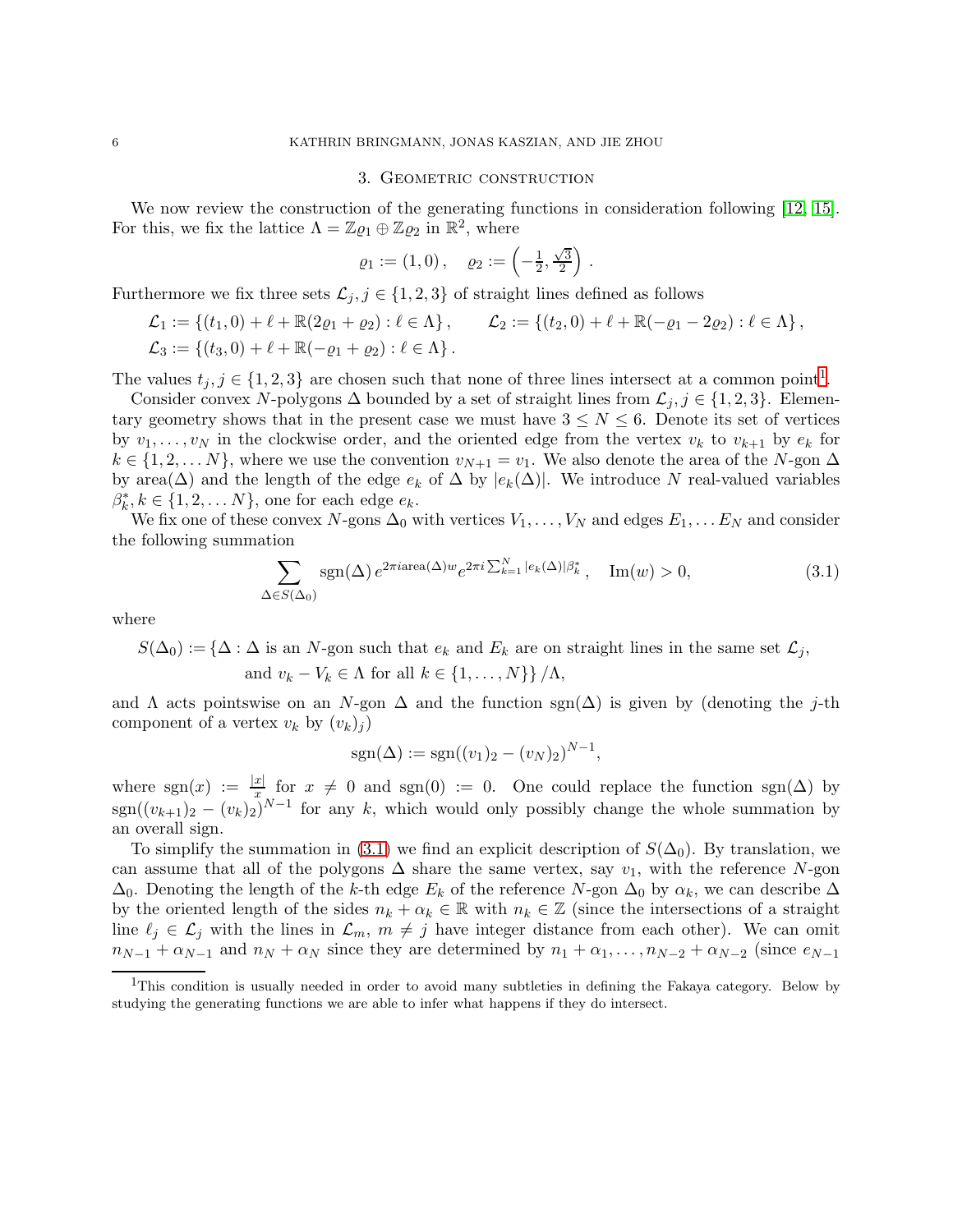and  $e_N$  have to be parallel to  $E_{N-1}$  and  $E_N$ , respectively), but we get some conditions encoded in  $\psi$  below.

Writing  $r := N - 2$ ,  $\beta_k := \text{sign}(e_k)\beta_k^*, \tau := \frac{2}{\sqrt{k}}$  $\frac{1}{3}w$ , one obtains that the generating function [\(3.1\)](#page-5-1) can be written as

$$
\sum_{\mathbf{n}\in\mathbb{Z}^r} \psi(\mathbf{n}+\alpha)\operatorname{sgn}(n_r+\alpha_r)q^{Q(\mathbf{n}+\alpha)}e^{2\pi i B(\mathbf{n}+\alpha,\beta)},
$$

where

- $n + \alpha = (n_1 + \alpha_1, \dots, n_r + \alpha_r)$  denotes the set of independent parameters for the oriented lengths of  $\Delta$ ;
- B is the bilinear form such that the quadratic form  $\frac{\sqrt{3}}{2}Q(n+\alpha) := \frac{1}{2}$  $\frac{\sqrt{3}}{2}B(n+\alpha, n+\alpha)$  is the area of the corresponding N-gon  $\Delta$ ;
- $\psi(n+\alpha)$  is the characteristic function of the region in  $\mathbb{Z}^r$  such that  $Q(n+\alpha) > 0$  and that  $sgn(e_k^T e_{k+1})$  is the same as  $sgn(E_k^T E_{k+1})$  for  $k \in \{1, 2, ..., N\}$ .



FIGURE 1. The blue parallelogram is  $\Delta_0$ , and the other parallelograms are shifted such that  $v_1 = V_1$ . The grey parallelograms appear in the summation, but the red one does not.

An easy inspection shows that the quadratic form Q induced by B has signature  $(1, r - 1)$ . We consider the generating function as a Jacobi form by setting  $z := \alpha \tau + \beta \in \mathbb{C}^r$  as an elliptic variable and modify it slightly by multiplying with  $q^{-Q(\alpha)}e^{-2\pi iB(\alpha,\beta)}$  to obtain nicer transformation laws and cleaner formulas. Writing  $\chi(n+\alpha) = \psi(n+\alpha)$ sgn $(n_r + \alpha_r)$ , we define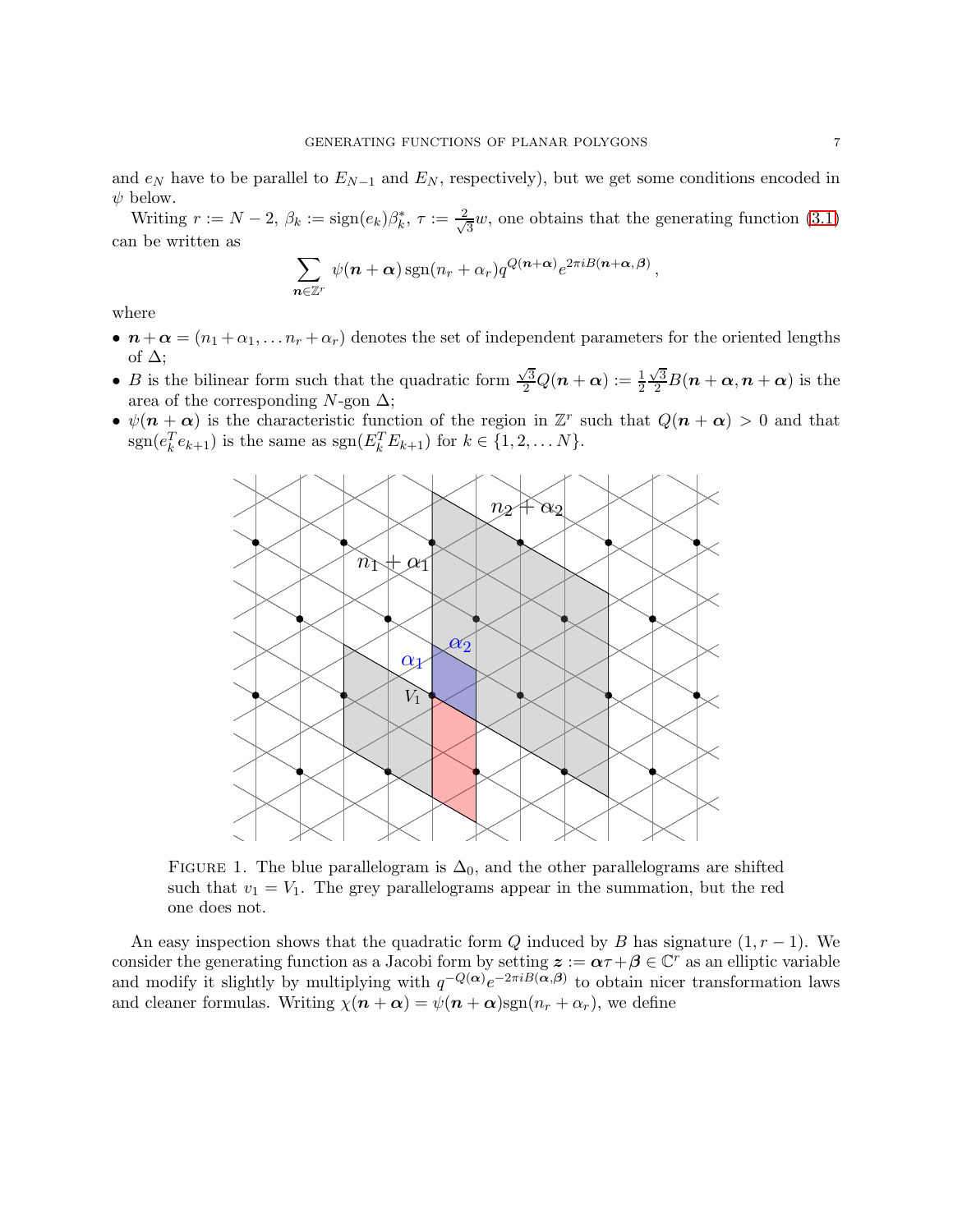$$
\Theta_{Q,\chi}(z;\tau) := q^{-Q(\alpha)} e^{-2\pi i B(\alpha,\beta)} \sum_{\mathbf{n}\in\mathbb{Z}^r} \psi(\mathbf{n}+\alpha) \operatorname{sgn}(n_r+\alpha_r) q^{Q(\mathbf{n}+\alpha)} e^{2\pi i B(\mathbf{n}+\alpha,\beta)}
$$

$$
= \sum_{\mathbf{n}\in\mathbb{Z}^r} \chi(\mathbf{n}+\frac{\mathbf{y}}{v}) q^{Q(\mathbf{n})} e^{2\pi i B(\mathbf{n},\mathbf{z})}.
$$
(3.2)

A direct calculation gives the following elliptic transformation.

<span id="page-7-2"></span>**Lemma 3.1.** For  $\ell, m \in \mathbb{Z}^r$  we have

$$
\Theta_{Q,\chi}(\boldsymbol{z}+\boldsymbol{\ell}\tau+\boldsymbol{m})=q^{-Q(\boldsymbol{\ell})}e^{-2\pi iB(\boldsymbol{\ell},\boldsymbol{z})}\Theta_{Q,\chi}(\boldsymbol{z}).
$$

## 4.  $N = 3$ : EQUILATERAL TRIANGLES

In this section we consider the enumeration of equilateral triangles, for which we have

<span id="page-7-1"></span>
$$
Q(n+\alpha) = \frac{3}{2}(n+\alpha)^2.
$$

The enumeration of equilateral triangles leads to the function

<span id="page-7-0"></span>
$$
f_1(z;\tau) := \sum_{n \in \mathbb{Z}} q^{\frac{3n^2}{2}} \zeta^{3n}.
$$

Note that this is just a renormalized version of one of the Jacobi theta functions, which is a Jacobi form. We compute the elliptic transformation as  $(\ell, m \in \mathbb{Z})$ 

$$
f_1(z + \ell \tau + m) = q^{\frac{3\ell^2}{2}} \zeta^{-3\ell} f_1(z). \tag{4.1}
$$

Lemma 2.1 (4) gives that  $f_1$  is a holomorphic Jacobi form of weight  $\frac{1}{2}$  and index  $\frac{3}{2}$  on  $\Gamma_0(3) \cap \Gamma(2)$ . To be more precise, additionally to [\(4.1\)](#page-7-0), we have for  $\begin{pmatrix} a & b \\ c & d \end{pmatrix} \in \Gamma_0(3) \cap \Gamma(2)$ 

$$
f_1\left(\frac{z}{c\tau+d};\frac{a\tau+b}{c\tau+d}\right) = \left(\frac{3c}{d}\right)e^{\frac{\pi i(d-1)}{4}}(c\tau+d)^{\frac{1}{2}}e^{\frac{3\pi i c z^2}{c\tau+d}}f_1(z;\tau).
$$

# 5.  $N = 4$ : PARALLELOGRAMS

In this section, we study the generating function obtained for parallelograms and relate it to the Jacobi theta function. Following the geometric construction, we have

$$
Q(n+\alpha)=3(n_1+\alpha_1)(n_2+\alpha_2)
$$

and obtain from [\(3.2\)](#page-7-1) the generating function for parallelograms as

$$
f_2(\boldsymbol{z};\tau) := \sum_{\boldsymbol{n}\in\mathbb{Z}^2} \chi_2\left(\boldsymbol{n} + \frac{\boldsymbol{y}}{v}\right) q^{3n_1n_2} \zeta_1^{3n_2} \zeta_2^{3n_1},
$$

where  $\chi_2(x) := \text{sgn}(x_1)H(x_1x_2)$ . Here we define the Heaviside step function by  $H(x) := 1$  for  $x > 0$  and  $H(x) := 0$  for  $x \leq 0$ .

The following elliptic transformation follows directly from Lemma [3.1.](#page-7-2)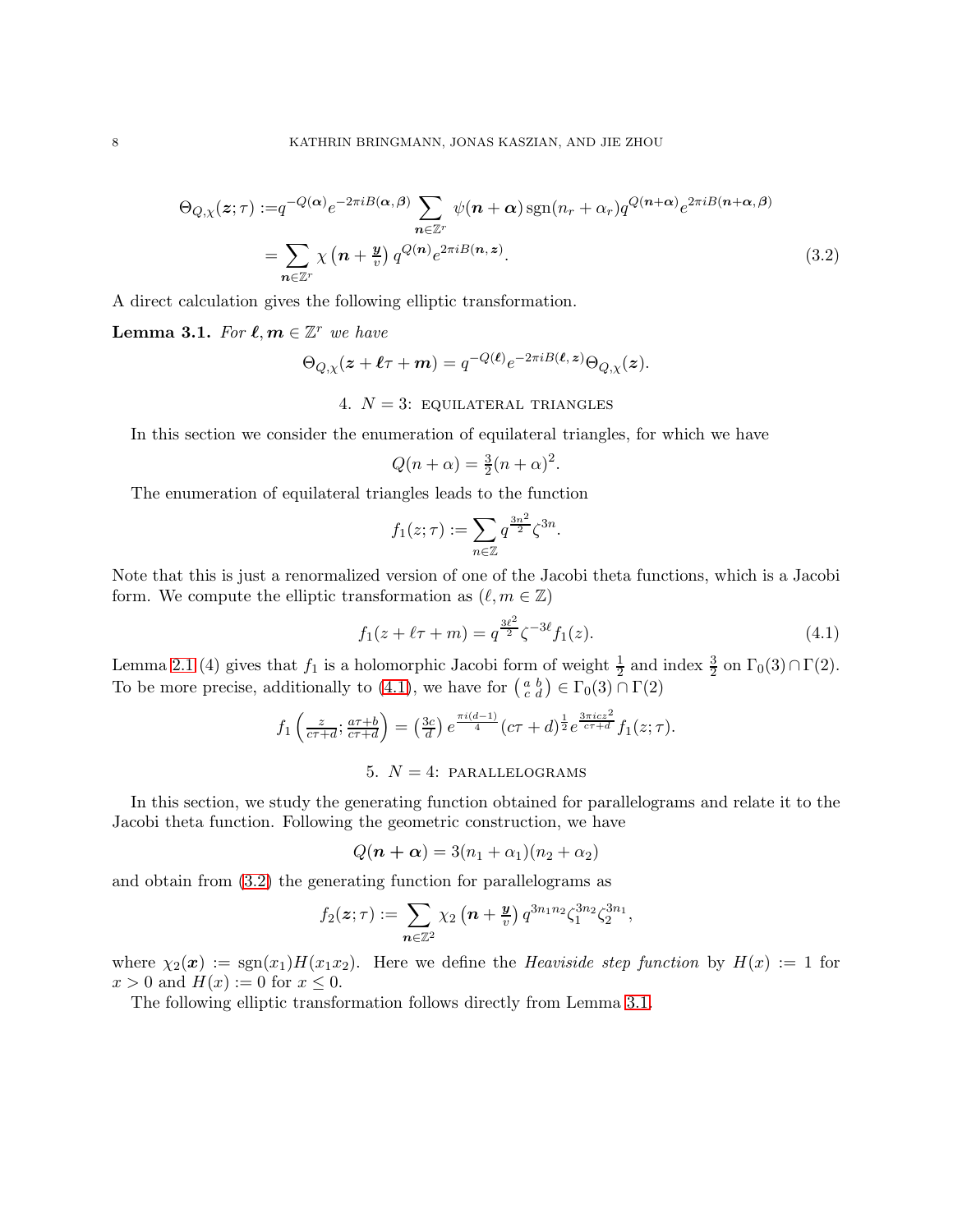<span id="page-8-0"></span>**Lemma 5.1.** For  $\ell, m \in \mathbb{Z}^2$  we have

$$
f_2(z+\ell\tau+m)=q^{-3\ell_1\ell_2}\zeta_1^{-3\ell_2}\zeta_2^{-3\ell_1}f_2(z).
$$

We determine the following explicit shape of  $f_2$  in terms of the Jacobi theta function.

<span id="page-8-5"></span>**Proposition 5.2.** For  $y_1, y_2 \notin \mathbb{Z}v$  we have

<span id="page-8-1"></span>
$$
f_2(z;\tau) = -i\eta^3(3\tau)\frac{\vartheta(3z_1 + 3z_2; 3\tau)}{\vartheta(3z_1; 3\tau)\vartheta(3z_2; 3\tau)}.
$$
\n(5.1)

The function  $f_2$  is a meromorphic Jacobi form of weight one and index  $\frac{1}{2}$  ( $\frac{0}{3}$ ) on  $\Gamma_0(3)$ . To be more precise, the elliptic transformation law in Lemma [5.1](#page-8-0) holds and we have for  $\begin{pmatrix} a & b \\ c & d \end{pmatrix} \in \Gamma_0(3)$ 

<span id="page-8-2"></span>
$$
f_2\left(\frac{z_1}{c\tau+d}, \frac{z_2}{c\tau+d}; \frac{a\tau+b}{c\tau+d}\right) = (c\tau+d)e^{\frac{6\pi i cz_1 z_2}{c\tau+d}}f_2(z_1, z_2; \tau).
$$

*Proof.* One can rewrite  $f_2$  as

$$
f_2(z) = \left(\sum_{n+\frac{y}{v} > 0} - \sum_{n+\frac{y}{v} < 0}\right) q^{3n_1 n_2} \zeta_1^{3n_2} \zeta_2^{3n_1} = \zeta_1^{3(1 - \left\lceil \frac{y_2}{v} \right\rceil)} \sum_{n \in \mathbb{Z}} \frac{\left(\zeta_2^3 q^{3\left(1 - \left\lceil \frac{y_2}{v} \right\rceil}\right)\right)^n}{1 - \zeta_1^3 q^{3n}}.
$$
 (5.2)

Equation [\(5.1\)](#page-8-1) follows for  $0 < y_1, y_2 < v$  using Lemma [2.3](#page-3-1) and generalizes to  $y_1, y_2 \notin \mathbb{Z}v$  by applying Lemma [5.1](#page-8-0) and Lemma 2.1 (2). The transformation laws can then deduced from Lemma 2.1 (2), (4) and equation [\(2.1\)](#page-2-0).  $\Box$ 

The main goal of this section is to study and determine the behavior of  $f_2$  at the points of discontinuity. This is done in the following proposition.

**Proposition 5.3.** Let  $y_1 \notin \mathbb{Z}v$  and  $y_2 \in \mathbb{Z}v$ . Then we have for  $x_2 - \frac{uy_2}{v}$  $\frac{y_2}{v} \in \frac{1}{3}$  $\frac{1}{3}\mathbb{Z}$ 

$$
\lim_{\varepsilon \to 0^+} \varepsilon \sum_{\pm} \pm f_2(z_1, z_2 \pm i\varepsilon) = \frac{1}{3\pi} \zeta_1^{-\frac{3y_2}{v}}, \qquad \lim_{\varepsilon \to 0^+} \varepsilon f_2(z_1, z_2 + i\varepsilon) = \frac{1}{6\pi} \zeta_1^{-\frac{3y_2}{v}}.
$$
(5.3)

Moreover for  $x_2 - \frac{uy_2}{v} \notin \frac{1}{3}$  $\frac{1}{3}\mathbb{Z}$ , we have

$$
\lim_{\varepsilon \to 0^+} \sum_{\pm} \pm f_2(z_1, z_2 \pm i\varepsilon) = 0,\tag{5.4}
$$

<span id="page-8-6"></span><span id="page-8-4"></span><span id="page-8-3"></span>
$$
\lim_{\varepsilon \to 0^+} f_2(z_1, z_2 + i\varepsilon; \tau) = -\frac{i\eta^3(3\tau)\vartheta(3(z_1 + z_2); 3\tau)}{\vartheta(3z_2; 3\tau)}.
$$
\n(5.5)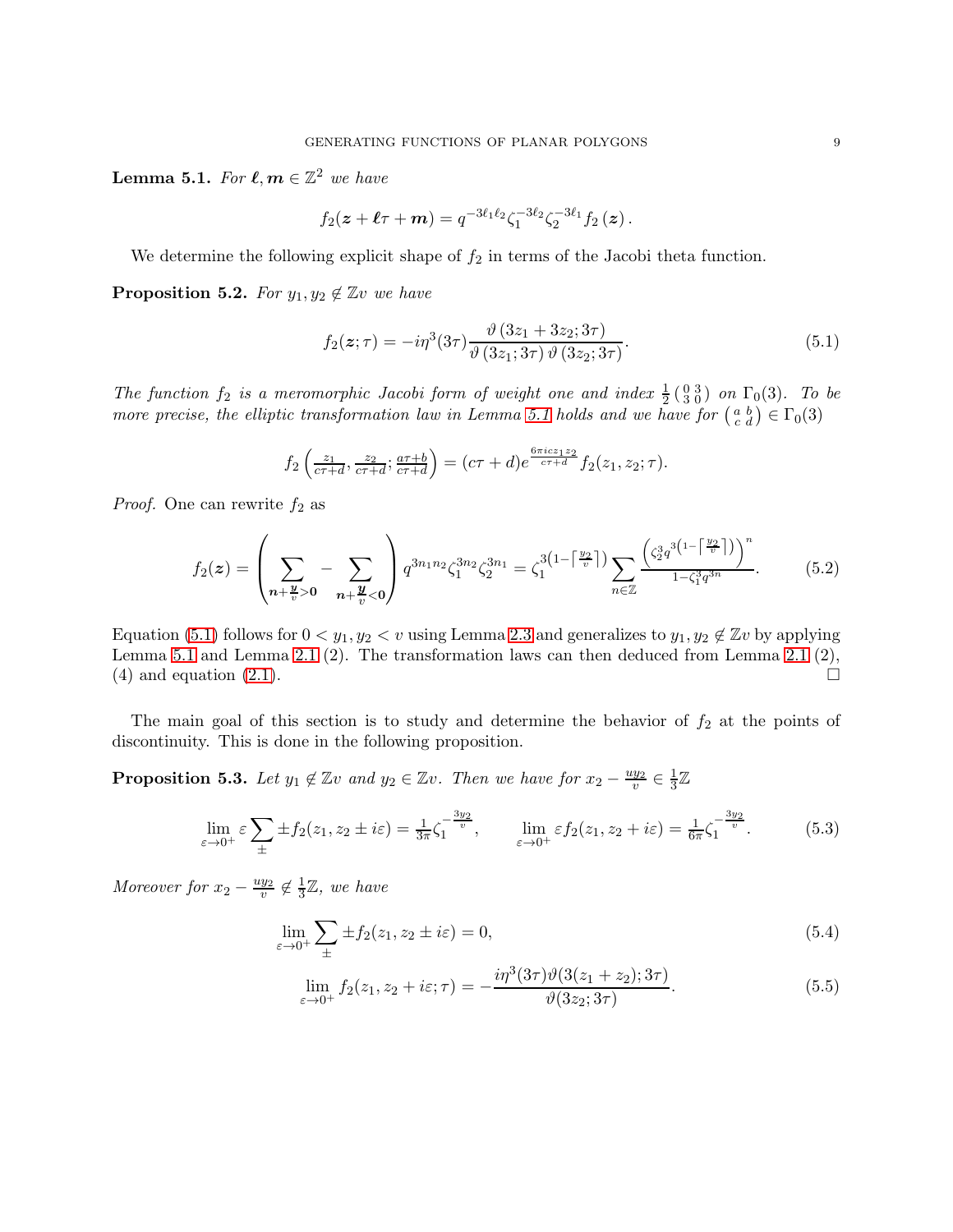*Proof.* We first assume that  $z_2 = x_2 \in \mathbb{R}$  and use [\(5.2\)](#page-8-2) to compute, for  $0 < \varepsilon < v$ ,

$$
\sum_{\pm} \pm f_2(z_1, x_2 \pm i\varepsilon)
$$
\n
$$
= \left(\sum_{n_1 + \frac{y_1}{v}, n_2 \ge 0} - \sum_{n_1 + \frac{y_1}{v}, n_2 < 0} \right) q^{3n_1 n_2} \zeta_1^{n_2} e^{6\pi i (x_2 + i\varepsilon)n_1} - \left(\sum_{n_1 + \frac{y_1}{v} \ge 0} - \sum_{n_1 + \frac{y_1}{v} < 0} \right) q^{3n_1 n_2} \zeta_1^{n_2} e^{6\pi i (x_2 - i\varepsilon)n_1}
$$
\n
$$
= \sum_{\substack{n_1 + \frac{y_1}{v} \ge 0 \\ n_2 > 0}} q^{3n_1 n_2} \zeta_1^{3n_2} \left(e^{6\pi i n_1 (x_2 + i\varepsilon)} - e^{6\pi i n_1 (x_2 - i\varepsilon)}\right) + \sum_{\substack{n_1 + \frac{y_1}{v} < 0 \\ n_2 < 0}} q^{3n_1 n_2} \zeta_1^{3n_2} \left(-e^{6\pi i n_1 (x_2 + i\varepsilon)} + e^{6\pi i n_1 (x_2 - i\varepsilon)}\right)
$$
\n
$$
+ \sum_{n_1 + \frac{y_1}{v} \ge 0} e^{6\pi i n_1 (x_2 + i\varepsilon)} + \sum_{n_1 + \frac{y_1}{v} < 0} e^{6\pi i n_1 (x_2 - i\varepsilon)}.
$$

The first two sums vanish in the limit  $\varepsilon \to 0^+$  since we can exchange limit and summation using Lebesque dominated convergence. The final two terms combine to

$$
e^{-6\pi i \left\lfloor \frac{y_1}{v} \right\rfloor x_2} \left( \frac{e^{6\pi \left\lfloor \frac{y_1}{v} \right\rfloor \varepsilon}}{1 - e^{6\pi i (x_2 + i\varepsilon)}} - \frac{e^{-6\pi \left\lfloor \frac{y_1}{v} \right\rfloor \varepsilon}}{1 - e^{6\pi i (x_2 - i\varepsilon)}} \right).
$$

From this we obtain [\(5.4\)](#page-8-3) and the first claim in [\(5.3\)](#page-8-4) in the case that  $z_2 \in \mathbb{R}$ . In the general case, we write  $z_2 = x_2 + i\ell v = x_2 - \ell u + \ell \tau$  for some  $\ell \in \mathbb{Z}$  and then employ Lemma [5.1.](#page-8-0)

We next compute, using Lemma [5.1](#page-8-0) and Proposition [5.2,](#page-8-5)

$$
f_2(z_1, z_2 + i\varepsilon; \tau) = \zeta_1^{-3\ell} f_2(z_1, x_2 - \ell u + i\varepsilon; \tau) = -i\zeta_1^{-3\ell} \eta^3(3\tau) \frac{\vartheta(3z_1 + 3(x_2 - \ell u + i\varepsilon); 3\tau)}{\vartheta(3z_1; 3\tau)\vartheta(3(x_2 - \ell u + i\varepsilon); 3\tau)}.
$$

This directly implies [\(5.5\)](#page-8-6). If  $x_2 - \ell u \in \frac{1}{3}$  $\frac{1}{3}\mathbb{Z}$ , we use Lemma 2.1 (2) to obtain the second claim in [\(5.3\)](#page-8-4).

# <span id="page-9-0"></span>6.  $N = 4$ : TRAPEZOIDS

In this section we study the generating function obtained in [\(3.1\)](#page-5-1) for trapezoids and relate it to Appell functions. Here we assume without loss of generality that  $|\alpha_2| < |\alpha_1|$  and obtain the quadratic form

$$
\frac{1}{3}Q(n+\alpha) = \frac{1}{2}(n_1+\alpha_1)^2 - \frac{1}{2}(n_2+\alpha_2)^2.
$$

For general values of  $\alpha_k$  and  $\beta_k$ ,  $k \in \{1, 2\}$ , we have

$$
z_1 := \beta_1 + \alpha_1 \tau, \qquad z_2 := \beta_2 + \alpha_2 \tau, \quad |\alpha_2| < |\alpha_1|.
$$

The enumeration [\(3.2\)](#page-7-1) gives the generating function for trapezoids

$$
f_3(z;\tau) := \sum_{n \in \mathbb{Z}^2} \chi_3\left(n + \frac{y}{v}\right) q^{\frac{3}{2}\left(n_1^2 - n_2^2\right)} \zeta_1^{3n_1} \zeta_2^{-3n_2},\tag{6.1}
$$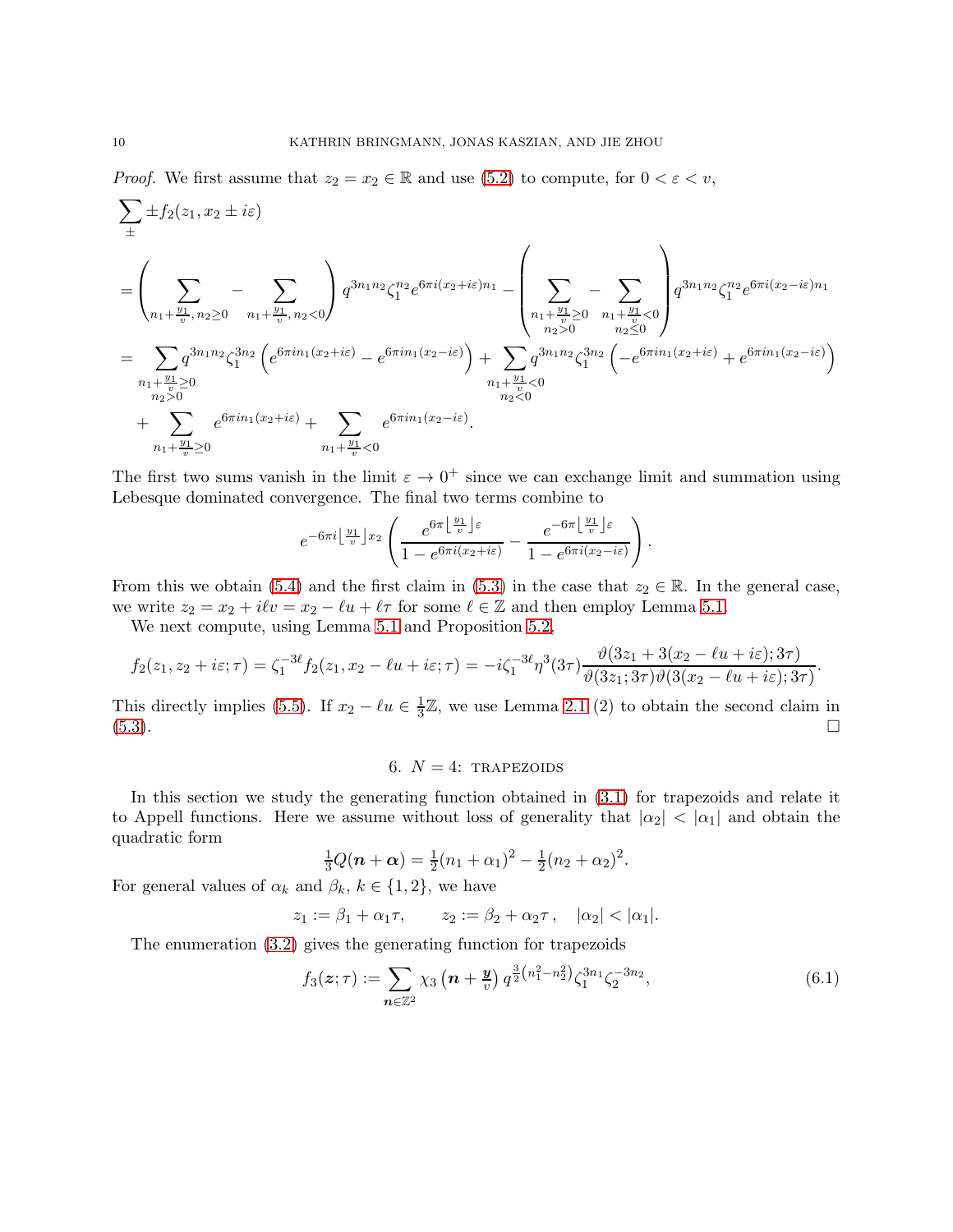where

$$
\chi_3(x) := \mathrm{sgn}(x_1) H(|x_1| - |x_2|) H^*(x_1 x_2)
$$

and  $H^*(x) := 1$  for  $x \ge 0$ ,  $H^*(x) := 0$  for  $x < 0$ .

We first again state the elliptic transformation law of  $f_3$  that follows by Lemma [3.1.](#page-7-2)

<span id="page-10-2"></span>**Lemma 6.1.** We have for  $\ell, m \in \mathbb{Z}^2$  and  $\mathbf{z} \in \mathbb{C}^2$ 

$$
f_3(\mathbf{z}+\boldsymbol{\ell}\tau+\boldsymbol{m})=q^{-\frac{3}{2}(\ell_1^2-\ell_2^2)}\zeta_1^{-3\ell_1}\zeta_2^{3\ell_2}f_3(\mathbf{z}).
$$

We observe the following connection of  $f_3$  to Appell functions for generic values of  $z$ .

<span id="page-10-1"></span>**Proposition 6.2.** For  $y_2, y_1 - y_2 \notin \mathbb{Z}v$ , we have

$$
f_3(z;\tau) = \left(\zeta_1^{-1}\zeta_2\right)^3\left(\frac{1}{2}+\left\lfloor\frac{y_2}{v}\right\rfloor\right) A\left(3\left(z_1-z_2\right),3z_1-3\left\lfloor\frac{y_2}{v}\right\rfloor\tau-\frac{3\tau}{2}+\frac{1}{2};3\tau\right).
$$

*Proof.* Using the definition of  $f_3$ , it is not hard to see that

$$
f_3(z) = \frac{1}{2} \sum_{n \in \mathbb{Z}^2} \left( \text{sgn} \left( n_1 - n_2 + \frac{1}{v} (y_1 - y_2) \right) + \text{sgn} \left( n_2 + \frac{y_2}{v} \right) \right) q^{\frac{3}{2} \left( n_1^2 - n_2^2 \right)} \zeta_1^{3n_1} \zeta_2^{-3n_2}
$$
  
=  $\frac{1}{2} \sum_{n \in \mathbb{Z}^2} \left( \text{sgn} \left( n_1 + \frac{1}{v} (y_1 - y_2) \right) + \text{sgn} \left( n_2 + \frac{y_2}{v} \right) \right) q^{\frac{3}{2} \left( n_1^2 + 2n_1 n_2 \right)} \zeta_1^{3(n_1 + n_2)} \zeta_2^{-3n_2},$ 

changing variables  $n_1 \mapsto n_1 + n_2$ . The claimed identity now follows by using that

$$
\frac{1}{2} \sum_{n_2 \in \mathbb{Z}} \left( \text{sgn} \left( n_1 + \frac{1}{v} (y_1 - y_2) \right) + \text{sgn} \left( n_2 + \frac{y_2}{v} \right) \right) q^{3n_1 n_2} \zeta_1^{3n_2} \zeta_2^{-3n_2} = \frac{q^{-3 \left\lfloor \frac{y_1}{v} \right\rfloor n_1} \left( \zeta_1^{-1} \zeta_2 \right)^{3 \left\lfloor \frac{y_2}{v} \right\rfloor}}{1 - \zeta_1^3 \zeta_2^{-3} q^{3n_1}}
$$

and then plugging in the definition of the Appell function.

To state the (mock) Jacobi properties of  $f_3$ , define its completion

$$
\widehat{f}_3(z;\tau) := (\zeta_1^{-1}\zeta_2)^{3\left(\frac{1}{2}+\left\lfloor\frac{y_2}{v}\right\rfloor\right)} \widehat{A}\left(3(z_1-z_2),3z_1-3\left\lfloor\frac{y_2}{v}\right\rfloor\tau-\frac{3\tau}{2}+\frac{1}{2};3\tau\right).
$$

<span id="page-10-0"></span>**Theorem 6.3.** The function  $f_3$  is a mock Jacobi form of weight one and index  $\frac{1}{2}$  $\begin{pmatrix} 3 & 0 \\ 0 & -3 \end{pmatrix}$  for  $\Gamma_0(3) \cap \Gamma(2)$ . To be more precise, we have for  $\begin{pmatrix} a & b \\ c & d \end{pmatrix} \in \Gamma_0(3) \cap \Gamma(2)$ 

$$
\hat{f}_3\left(\frac{z_1}{c\tau+d}, \frac{z_2}{c\tau+d}; \frac{a\tau+b}{c\tau+d}\right) = (c\tau+d)e^{\frac{\pi ic}{c\tau+d}(3z_1^2-3z_2^2)}\hat{f}_3(z_1, z_2; \tau)
$$

and for  $\boldsymbol{\ell}, \boldsymbol{m} \in \mathbb{Z}^2$ 

$$
\widehat{f}_3(\mathbf{z}+\boldsymbol{\ell}\tau+\mathbf{m})=q^{-\frac{3}{2}(\ell_1^2-\ell_2^2)}\zeta_1^{-3\ell_1}\zeta_2^{3\ell_2}\widehat{f}_3(\mathbf{z}).
$$

*Proof.* The elliptic and modular properties of the completion  $f_3$  can be deduced from those of A after shifting away  $-3\left\lfloor\frac{y_2}{v}\right\rfloor$  $\tau$ .

We next determine the behavior of  $f_3$  at the singularities.

$$
\qquad \qquad \Box
$$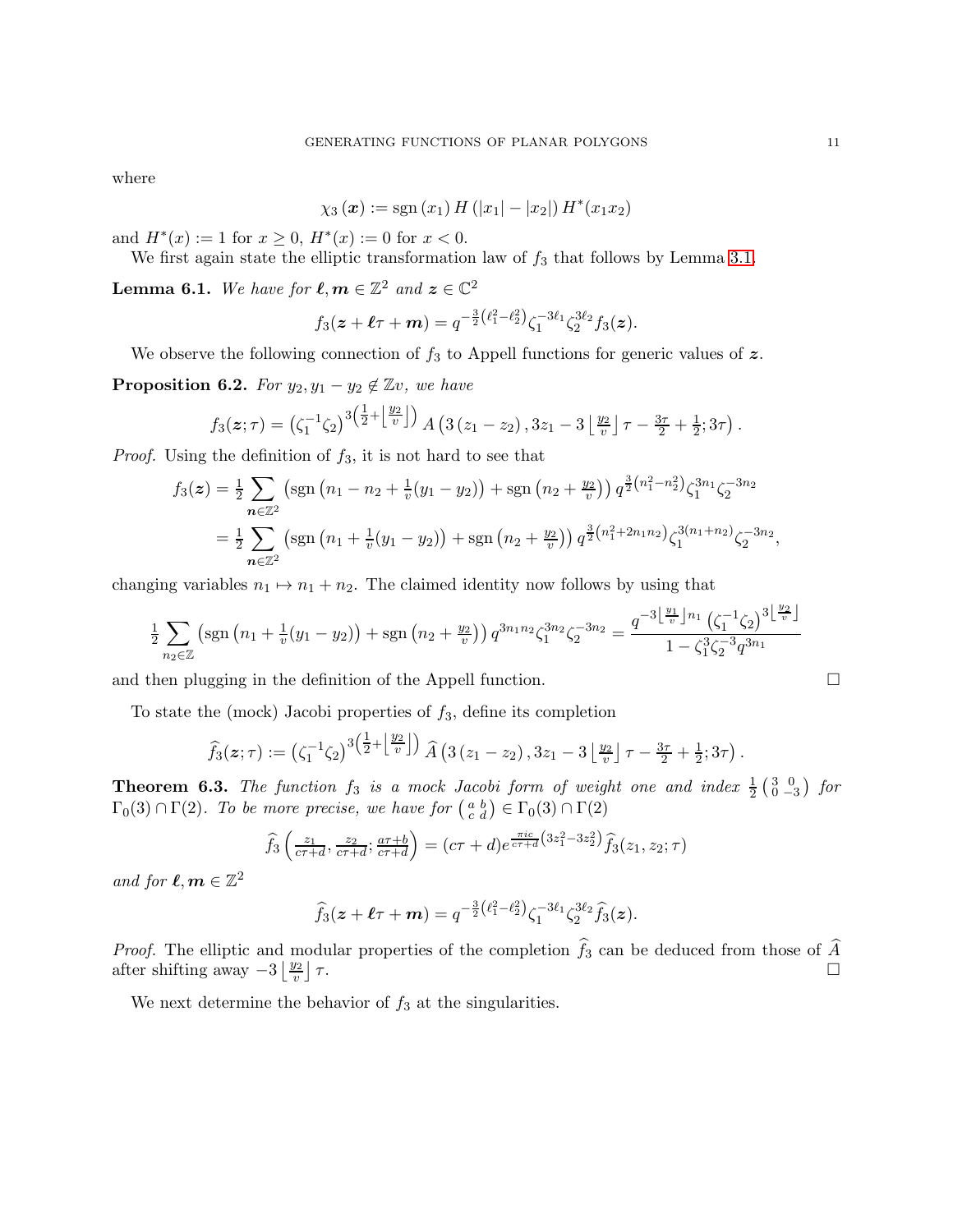**Proposition 6.4.** Assume that  $y_1 \notin \mathbb{Z}v$ . If  $y_2 \in \mathbb{Z}v$ , then we have

$$
\lim_{\varepsilon \to 0^+} f_3(z_1, z_2 + i\varepsilon; \tau) = q^{-\frac{3y_2}{2v}(\frac{y_2}{v}+1)} \zeta_1^{-\frac{3}{2}} \zeta_2^{\frac{3y_2}{v}+\frac{3}{2}} \vartheta \left(3z_1 - \frac{3\tau}{2} + \frac{1}{2}; 3\tau\right) \mu \left(3z_2 - \frac{3y_2}{v}\tau + \frac{1}{2}, \frac{3\tau}{2}; 3\tau\right) \n- i \left(\zeta_1^{-1}\zeta_2\right)^{\frac{3}{2}} \frac{\eta^3(3\tau)\vartheta(3(z_1 - z_2) - \frac{3\tau}{2}; 3\tau)\vartheta(3z_1 + \frac{1}{2}; 3\tau)}{\vartheta(3(z_1 - z_2); 3\tau)\vartheta(3z_2 + \frac{1}{2}; 3\tau)\vartheta(\frac{3\tau}{2}; 3\tau)}.
$$

In particular, for  $z_2 = \ell \tau + m$  with  $\ell, m \in \mathbb{Z}$  we have

$$
\lim_{\varepsilon \to 0^+} f_3(z_1, \ell \tau + m + i\varepsilon; \tau) = -\frac{1}{2} q^{\frac{3\ell^2}{2} + \frac{3}{8}} \zeta_1^{-\frac{3}{2}} \vartheta \left( 3z_1 - \frac{3\tau}{2} + \frac{1}{2}; 3\tau \right) \n- \frac{1}{2} q^{\frac{3\ell^2}{2} + \frac{3}{4}} \zeta_1^{-\frac{3}{2}} \frac{\vartheta \left( \frac{3\tau}{2} - \frac{1}{2}; 3\tau \right) \vartheta \left( 3z_1 - \frac{3\tau}{2}; 3\tau \right) \vartheta \left( 3z_1 + \frac{1}{2}; 3\tau \right)}{\vartheta(3z_1; 3\tau)}.
$$

*Proof.* We first assume  $z_2 = x_2 \in \mathbb{R}$  and plug in Proposition [6.2](#page-10-1) to obtain for  $y_1 \notin \mathbb{Z}v$  and  $\varepsilon > 0$ ,

$$
f_3(z_1, x_2 + i\varepsilon; \tau) = e^{6\pi i(-z_1 + x_2 + i\varepsilon)\left(\frac{1}{2} + \left[\frac{\varepsilon}{v}\right]\right)} A\left(3(z_1 - x_2 - i\varepsilon), 3z_1 - 3\left[\frac{\varepsilon}{v}\right]\tau - \frac{3\tau}{2} + \frac{1}{2}; 3\tau\right)
$$

and thus

$$
\lim_{\varepsilon \to 0^+} f_3(z_1, x_2 + i\varepsilon; \tau) = \zeta_1^{-\frac{3}{2}} e^{3\pi i x_2} A \left( 3z_1 - 3x_2, 3z_1 - \frac{3\tau}{2} + \frac{1}{2}; 3\tau \right).
$$

To compute the right-hand side, we rewrite  $A(z - x_2, z - \frac{\tau}{2} + \frac{1}{2})$  $\frac{1}{2}$ , using Lemma [2.4](#page-3-0) (2) with  $z_1 = z - x_2, z_2 = z - \frac{\tau}{2} + \frac{1}{2}$  $\frac{1}{2}$ , and  $z_0 = -z - \frac{1}{2}$  $\frac{1}{2}$ , as

$$
A\left(z-x_2,z-\frac{\tau}{2}+\frac{1}{2}\right)=\vartheta\left(z-\frac{\tau}{2}+\frac{1}{2}\right)\mu\left(-x_2-\frac{1}{2},-\frac{\tau}{2}\right)-\frac{i\eta^3\vartheta\left(z-x_2-\frac{\tau}{2}\right)\vartheta\left(-z-\frac{1}{2}\right)}{\vartheta(z-x_2)\vartheta\left(-x_2-\frac{1}{2}\right)\vartheta\left(-\frac{\tau}{2}\right)}.
$$

Using the second identity in Lemma [2.4](#page-3-0) (3) and simplifying the theta quotient using Lemma 2.1 (1) and plugging in  $z \mapsto 3z_1, x_2 \mapsto 3x_2$ , and  $\tau \mapsto 3\tau$  gives

$$
\lim_{\varepsilon \to 0^+} f_3(z_1, x_2 + i\varepsilon; \tau) = \zeta_1^{-\frac{3}{2}} e^{3\pi i x_2} \left( \vartheta \left( 3z_1 - \frac{3\tau}{2} + \frac{1}{2}; 3\tau \right) \mu \left( 3x_2 + \frac{1}{2}, \frac{3\tau}{2}; 3\tau \right) \right. \\
\left. - \frac{i\eta^3 (3\tau) \vartheta \left( 3z_1 - 3x_2 - \frac{3\tau}{2}; 3\tau \right) \vartheta \left( 3z_1 + \frac{1}{2}; 3\tau \right)}{\vartheta (3z_1 - 3x_2; 3\tau) \vartheta \left( 3x_2 + \frac{1}{2}; 3\tau \right) \vartheta \left( \frac{3\tau}{2}; 3\tau \right)} \right).
$$

To finish the proof, we use Lemma [6.1.](#page-10-2) We obtain, writing  $z_2 = x_2 - \ell u + \ell \tau$  with  $\ell \in \mathbb{Z}$ 

$$
\lim_{\varepsilon \to 0^{+}} f_{3}(z_{1}, z_{2} + i\varepsilon; \tau) = q^{\frac{3\ell^{2}}{2}} \lim_{\varepsilon \to 0^{+}} e^{6\pi i \ell (x_{2} - \ell u + i\varepsilon)} f_{3}(z_{1}, x_{2} - \ell u + i\varepsilon; \tau)
$$
\n
$$
= q^{\frac{3\ell^{2}}{2}} e^{6\pi i \ell (x_{2} - \ell u)} \zeta_{1}^{-\frac{3}{2}} e^{3\pi i (x_{2} - \ell u)} \left( \vartheta \left( 3z_{1} - \frac{3\tau}{2} + \frac{1}{2}; 3\tau \right) \mu \left( 3(x_{2} - \ell u) + \frac{1}{2}, \frac{3\tau}{2}; 3\tau \right) \right.
$$
\n
$$
- \frac{i\eta^{3}(3\tau)\vartheta \left( 3z_{1} - 3(x_{2} - \ell u) - \frac{3\tau}{2}; 3\tau \right) \vartheta \left( 3z_{1} + \frac{1}{2}; 3\tau \right)}{\vartheta(3z_{1} - 3(x_{2} - \ell u); 3\tau)\vartheta \left( 3(x_{2} - \ell u) + \frac{1}{2}; 3\tau \right) \vartheta \left( \frac{3\tau}{2}; 3\tau \right)}.
$$

Using Lemma 2.1 (2) and simplifying gives the claim.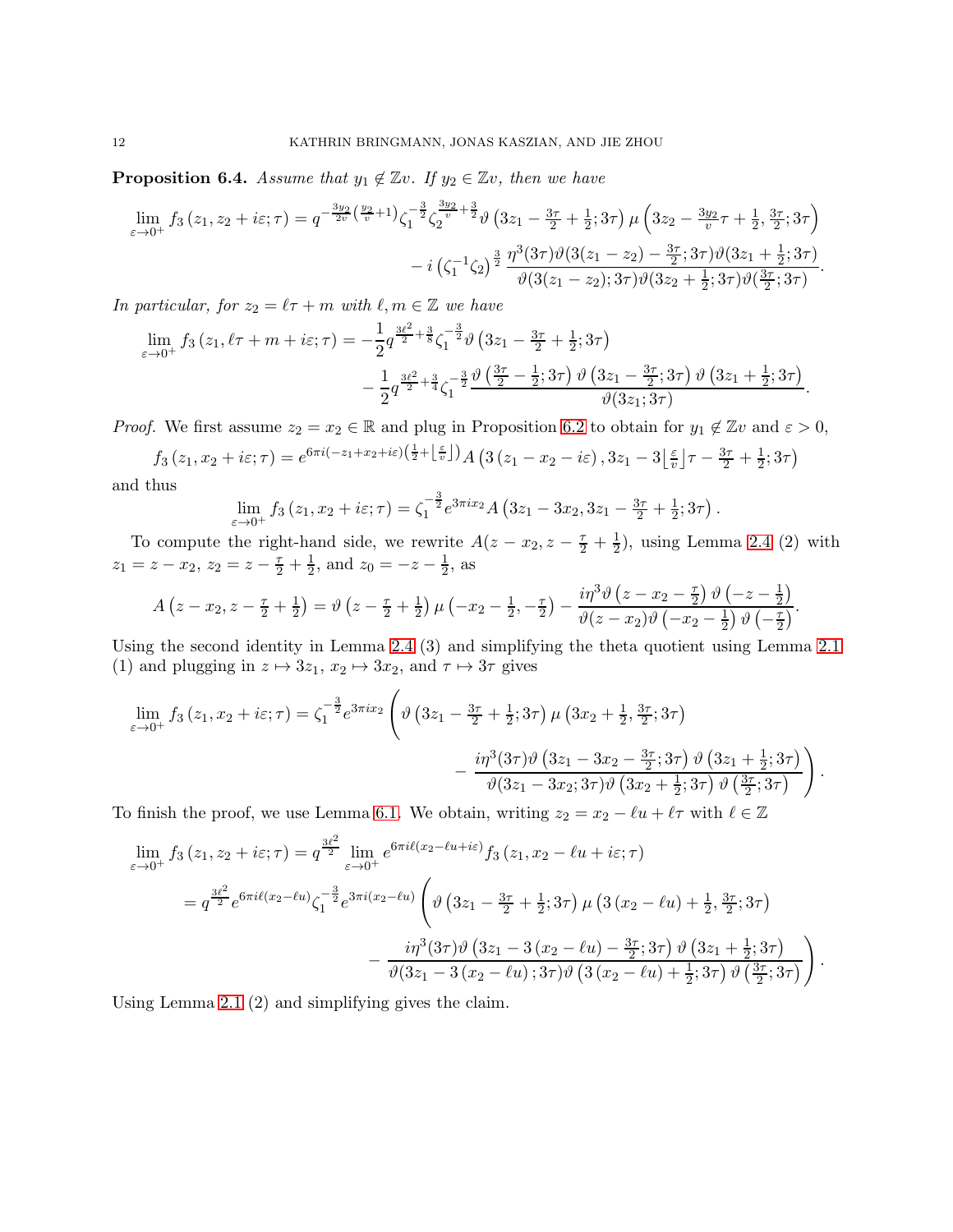The simplified expression in the special case  $z_2 = \ell \tau + m$  with  $\ell, m \in \mathbb{Z}$  follows from a straight-<br>ward computation using Lemma 2.1 (3). forward computation using Lemma 2.1 (3).

We next determine the jumping behavior at the points excluded in Proposition [6.2.](#page-10-1) Recall that  $A(z_1, z_2)$  has poles for  $z_1 \in \mathbb{Z} + \mathbb{Z}\tau$ . Note that the right-hand side of Proposition [6.2](#page-10-1) is continuous for  $z_1 - z_2 \notin \mathbb{Z}\tau + \mathbb{Z}$  and  $y_2 \notin v\mathbb{Z}$ . Thus we may take the limit of Proposition [6.2](#page-10-1) in this case. Next we consider  $y_2 \in \mathbb{Z}v$  and determine the jump.

<span id="page-12-1"></span>**Lemma 6.5.** Assume that  $y_2 \in \mathbb{Z}v$ . Then we have

$$
\lim_{\varepsilon \to 0^+} \sum_{\pm} \pm f_3(z_1, z_2 \pm i\varepsilon; \tau) = -q^{-\frac{3y_2^2}{2v^2} + \frac{3}{8}} \zeta_1^{\frac{3}{2}} \zeta_2^{\frac{3y_2}{v}} \vartheta \left(3z_1 + \frac{3\tau}{2} + \frac{1}{2}; 3\tau\right).
$$

*Proof.* Write  $y_2 = \ell v$  with  $\ell \in \mathbb{Z}$ . Then Lemma [6.1](#page-10-2) gives

$$
f_3(z_1, x_2 - \ell u + \ell \tau \pm i\varepsilon) = q^{\frac{3\ell^2}{2}} e^{6\pi i \ell (x_2 - \ell u \pm i\varepsilon)} f_3(z_1, x_2 - \ell u \pm i\varepsilon).
$$

Thus the left-hand side of Lemma [6.5](#page-12-1) becomes

$$
q^{-\frac{3\ell^2}{2}}\zeta_2^{3\ell} \lim_{\varepsilon \to 0^+} \sum_{\pm} \pm e^{\pm 6\pi i \ell \varepsilon} f_3(z_1, x_2 - \ell u \pm i\varepsilon).
$$

We then compute

$$
\lim_{\varepsilon \to 0^{+}} \sum_{\pm} \pm e^{\pm 6 \pi i \ell \varepsilon} f_{3}(z_{1}, x_{2} - \ell u \pm i \varepsilon; \tau)
$$
\n
$$
= \left( \sum_{n_{1} + \frac{y_{1}}{v}, n_{2} \ge 0} - \sum_{n_{1} + \frac{y_{1}}{v}, n_{2} < 0} - \sum_{n_{1} + \frac{y_{1}}{v} \ge 0, n_{2} > 0} + \sum_{n_{1} + \frac{y_{1}}{v} < 0, n_{2} \le 0} \right) q^{\frac{3n_{1}^{2}}{2} + 3n_{1}n_{2}} \zeta_{1}^{3n_{1}} (\zeta_{1} \zeta_{2}^{-1})^{3n_{2}}
$$
\n
$$
= \left( \sum_{n + \frac{y_{1}}{v} \ge 0} + \sum_{n + \frac{y_{1}}{v} < 0} \right) q^{\frac{3n^{2}}{2}} \zeta_{1}^{3n} = \sum_{n \in \mathbb{Z}} q^{\frac{3n^{2}}{2}} \zeta_{1}^{3n} = -q^{\frac{3}{8}} \zeta_{1}^{\frac{3}{2}} \vartheta \left( 3z_{1} + \frac{3\tau}{2} + \frac{1}{2}; 3\tau \right).
$$

This gives the claim.

### 7.  $N = 5$ : PENTAGONS

In this section we study the enumeration of the pentagons and observe that the behaviour at jumps is determined by the function appearing in the enumeration of trapezoids. In this case, we assume  $|\alpha_3| < \min\{|\alpha_1|, |\alpha_2|\}$  and obtain the quadratic form

$$
\frac{1}{3}Q(n+\alpha) = (n_1 + \alpha_1)(n_2 + \alpha_2) - \frac{1}{2}(n_3 + \alpha_3)^2,
$$

For general values of  $\beta_k$ ,  $k \in \{1, 2, 3\}$ , the enumeration of pentagons gives

<span id="page-12-0"></span>
$$
f_4(z;\tau) := \sum_{\mathbf{n}\in\mathbb{Z}^3} \chi_4\left(\mathbf{n} + \frac{\mathbf{y}}{v}\right) q^{3n_1n_2 - \frac{3n_3^2}{2}} \zeta_1^{3n_2} \zeta_2^{3n_1} \zeta_3^{-3n_3}.\tag{7.1}
$$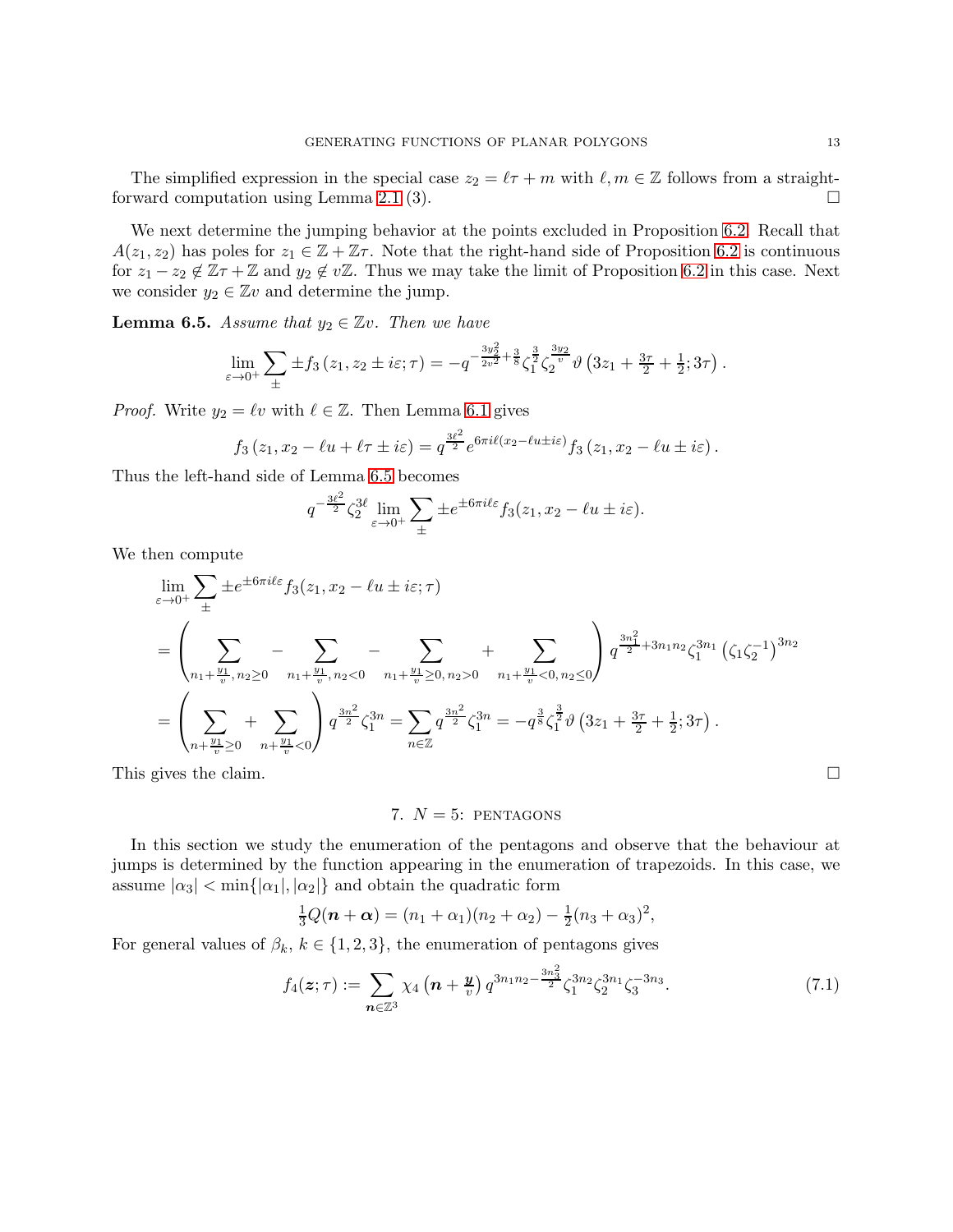where

$$
\chi_4(\boldsymbol{x}) := H^*(|x_1| - |x_3|)H^*(|x_2| - |x_3|)H^*(x_1x_2).
$$

With  $S_1 := \{ \mathbf{x} \in \mathbb{R}^3 : x_1, x_2 \ge x_3 \ge 0 \}$  and  $S_2 := \{ \mathbf{x} \in \mathbb{R}^3 : -x_1, -x_2 \ge x_3 \ge 0 \}$ , we write

$$
f_4(z) = \sum_{\substack{n \in \mathbb{Z}^3 \\ n + \frac{y}{v} \in \pm (S_1 \cup S_2)}} q^{3n_1 n_2 - \frac{3n_3^2}{2}} \zeta_1^{3n_2} \zeta_2^{3n_1} \zeta_3^{-3n_3}.
$$

If  $y_3, y_1 - y_3, y_2 - y_3 \notin \mathbb{Z}v$ , then we have

<span id="page-13-0"></span>
$$
f_4(\bm{z}) = g_4(\bm{z}) + g_4\left(-z_1, -z_2, z_3\right),
$$

where (with  $S_3 := \{x \in \mathbb{R}^3 : x_1, x_2 > x_3 > 0\}$ )

$$
g_4(\boldsymbol{z};\tau) := \left(\sum_{\substack{\boldsymbol{n} \in \mathbb{Z}^3 \\ \boldsymbol{n} + \frac{\boldsymbol{y}}{v} \in S_1}} + \sum_{\substack{\boldsymbol{n} \in \mathbb{Z}^3 \\ \boldsymbol{n} + \frac{\boldsymbol{y}}{v} \in -S_3}} \right) q^{3n_1n_2 - \frac{3n_3^2}{2}} \zeta_1^{3n_2} \zeta_2^{3n_1} \zeta_3^{-3n_3}.
$$

We now want to write  $g_4$  as higher depth Appell functions. We start by making the change of variables  $n_1 \mapsto n_1 + n_3$ ,  $n_2 \mapsto n_2 + n_3$ . Then we have, assuming that  $y_3, y_1 - y_3, y_2 - y_3 \notin \mathbb{Z}v$  and writing  $Y_1 := 3\left\lfloor \frac{y_1 - y_3}{v} \right\rfloor$ ,  $Y_2 := 3\left\lfloor \frac{y_2 - y_3}{v} \right\rfloor$ , and  $Y_3 := 3\left\lfloor \frac{y_3 - y_3}{v} \right\rfloor$  $\frac{v}{v}$ 

$$
g_4(z) = \left(\sum_{\substack{n \in \mathbb{Z}^3\\3n+Y \ge 0}} + \sum_{\substack{n \in \mathbb{Z}^3\\3n+Y < 0}}\right) q^{3n_1n_2 + 3n_1n_3 + 3n_2n_3 + \frac{3n_3^2}{2}} \zeta_1^{3(n_2+n_3)} \zeta_2^{3(n_1+n_3)} \zeta_3^{-3n_3}.\tag{7.2}
$$

Using Lemma [3.1,](#page-7-2) we obtain the following transformation.

<span id="page-13-1"></span>**Lemma 7.1.** Assume that  $\ell, m \in \mathbb{Z}^3$ . (1) We have

$$
f_4(z+\ell\tau+m)=q^{-3\ell_1\ell_2+\frac{3\ell_3^2}{2}}\zeta_1^{-3\ell_2}\zeta_2^{-3\ell_1}\zeta_3^{3\ell_3}f_4(z).
$$

(2) We have

$$
g_4(\boldsymbol{z}+\boldsymbol{\ell}\tau+\boldsymbol{m})=q^{-3\ell_1\ell_2+\frac{3\ell_3^2}{2}}\zeta_1^{-3\ell_2}\zeta_2^{-3\ell_1}\zeta_3^{3\ell_3}g_4(\boldsymbol{z}).
$$

To rewrite  $g_4$  in terms of known functions, we let

$$
F^*(\boldsymbol{z};\tau) := q^{-\frac{1}{8}} \zeta_1^{-\frac{1}{2}} \zeta_2^{\frac{1}{2}} \zeta_3^{\frac{1}{2}} \left( \sum_{\boldsymbol{n} \in \mathbb{N}_0^3} + \sum_{\boldsymbol{n} \in -\mathbb{N}^3} \right) (-1)^{n_1} q^{\frac{n_1(n_1+1)}{2} + n_1 n_2 + n_1 n_3 + n_2 n_3} \zeta_1^{n_1} \zeta_2^{n_2} \zeta_3^{n_3}.
$$

Shifting  $n_3 \mapsto n_3 - \lfloor \frac{y_3}{v} \rfloor, n_j \mapsto n_j - \lfloor \frac{y_j - y_3}{v} \rfloor, j \in \{1, 2\}$  in  $F^*$  yields the following lemma.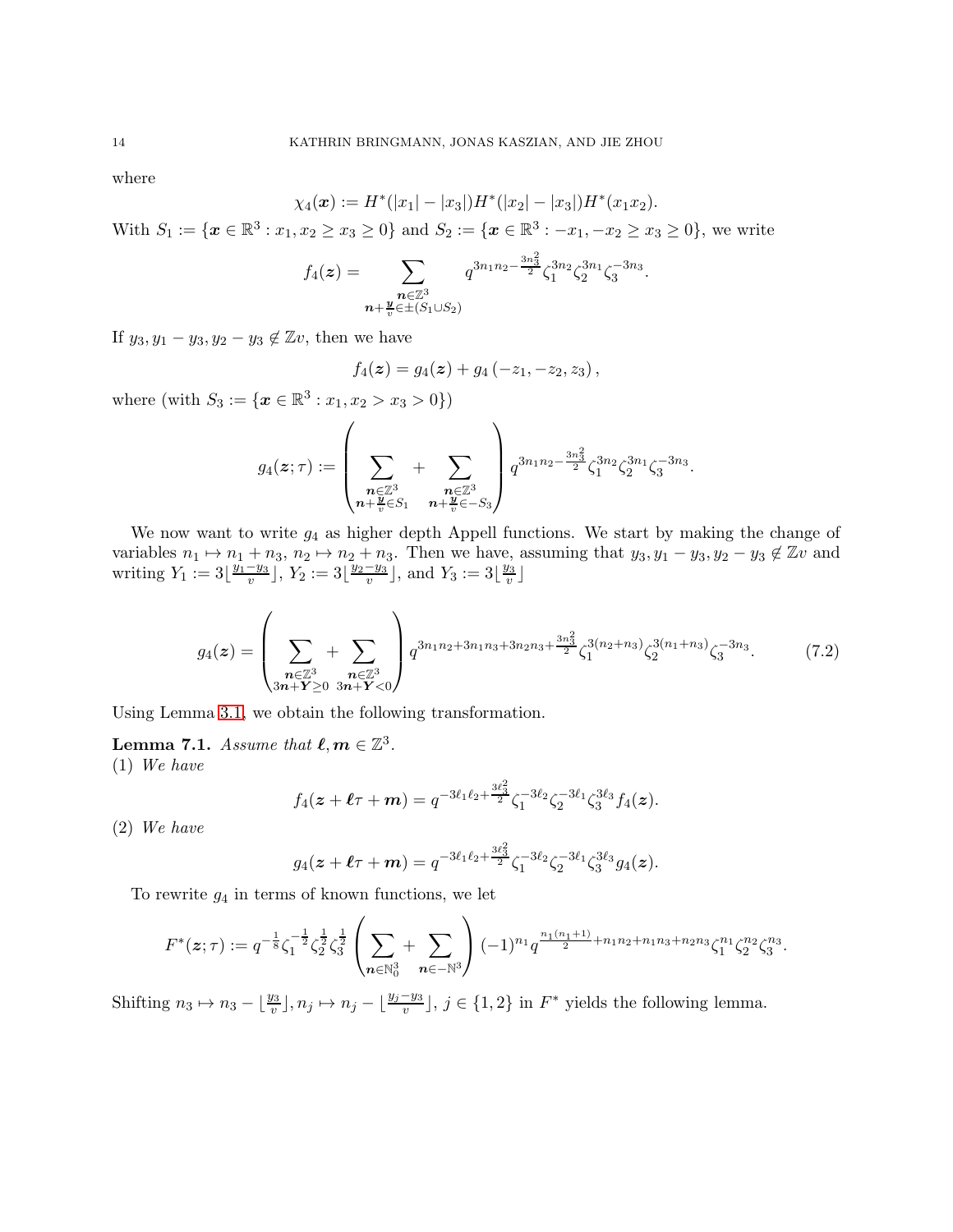<span id="page-14-1"></span>Proposition 7.2. We have

$$
g_4(z;\tau) = iq^{\frac{1}{3}(Y_1Y_2+Y_1Y_3+Y_2Y_3)+\frac{Y_3^2}{6}+\frac{Y_3}{2}-\frac{3}{8}\zeta_1^{-Y_2-Y_3}\zeta_2^{-Y_1-Y_3}\zeta_3^{Y_3-\frac{3}{2}}
$$
  
×  $F^*\left(3(z_1+z_2-z_3)-(Y_1+Y_2+Y_3)\tau-\frac{3\tau}{2}+\frac{1}{2},3z_1-(Y_1+Y_3)\tau,3z_2-(Y_2+Y_3)\tau,3\tau\right).$ 

The following lemma states  $F^*$  in terms of the  $\mu$ -function.

<span id="page-14-3"></span>Lemma 7.3. For  $0 < y_2, y_3 < v$ 

$$
F^*(z) = i\vartheta(z_1)\mu(z_1, z_2)\mu(z_1, z_3) + q^{-\frac{1}{2}}\zeta_1^{-1}\zeta_2\zeta_3\frac{\eta^3\vartheta(z_2+z_3)}{\vartheta(z_2)\vartheta(z_3)}\mu(z_1+\tau, z_2+z_3).
$$

Proof. We may write

$$
F^*(z) = F(z) + q^{-\frac{1}{8}} \zeta_1^{-\frac{1}{2}} \zeta_2^{\frac{1}{2}} \zeta_3^{\frac{1}{2}} \left( \sum_{n_2, n_3 \ge 0} - \sum_{n_2, n_3 < 0} \right) q^{n_2 n_3} \zeta_2^{n_2} \zeta_3^{n_3},
$$

where  $F$  is defined in  $(2.2)$ . Now, using Lemma [2.3,](#page-3-1) we obtain

<span id="page-14-2"></span>
$$
\left(\sum_{n_2,n_3\geq 0} -\sum_{n_2,n_3<0} \right) q^{n_2n_3} \zeta_2^{n_2} \zeta_3^{n_3} = -i\eta^3 \frac{\vartheta(z_2+z_3)}{\vartheta(z_2)\vartheta(z_3)}.
$$
\n(7.3)

The claim then follows using Lemma [2.4](#page-3-0) (3) and Lemma [2.6.](#page-4-1)  $\Box$ 

We define the completion of  $f_4$  as

$$
\widehat{f}_4(z;\tau) :=\! i q^{-\frac{3}{8}} \zeta_3^{-\frac{3}{2}} \sum_{\pm} \widehat{F}^* \left( 3 \left( \pm z_1 \pm z_2 - z_3 \right) - \frac{3\tau}{2} + \frac{1}{2}, \pm 3z_1, \pm 3z_2; 3\tau \right)
$$

with

$$
\widehat{F}^*(\boldsymbol{z};\tau) := i\vartheta(z_1;\tau)\widehat{\mu}(z_1,z_2;\tau)\widehat{\mu}(z_1,z_3;\tau) + q^{-\frac{1}{2}}\zeta_1^{-1}\zeta_2\zeta_3\frac{\eta^3\vartheta(z_2+z_3;\tau)}{\vartheta(z_2;\tau)\vartheta(z_3;\tau)}\widehat{\mu}(z_1+\tau,z_2+z_3;\tau).
$$

Combining the previous results of this section gives the following.

<span id="page-14-0"></span>**Theorem 7.4.** The function  $f_4$  is a sum of products of mock Jacobi forms of weight  $\frac{3}{2}$  and index 1 2  $\left(\begin{smallmatrix} 0 & 3 & 0 \\ 3 & 0 & 0 \\ 0 & 0 & -3 \end{smallmatrix}\right)$ for  $\Gamma_0(3) \cap \Gamma(2)$ . To be more precise,  $\hat{f}_4$  satisfies for  $\begin{pmatrix} a & b \\ c & d \end{pmatrix} \in \Gamma_0(3) \cap \Gamma(2)$  $\pi i(1-d)$ 

$$
\hat{f}_4\left(\frac{z_1}{c\tau+d}, \frac{z_2}{c\tau+d}, \frac{z_3}{c\tau+d}; \frac{a\tau+b}{c\tau+d}\right) = \left(\frac{3c}{d}\right)e^{\frac{\pi i(1-d)}{4}}(c\tau+d)^{\frac{3}{2}}e^{\frac{\pi i c}{c\tau+d}(6z_1z_2-3z_3^2)}\hat{f}_4(z_1, z_2, z_3; \tau)
$$

and for  $\boldsymbol{\ell}, \boldsymbol{m} \in \mathbb{Z}^3$ 

$$
\widehat{f}_4(\boldsymbol{z}+\boldsymbol{\ell}\tau+\boldsymbol{m})=q^{-3\ell_1\ell_2+\frac{3}{2}\ell_3^2}\zeta_1^{-3\ell_2}\zeta_2^{-3\ell_1}\zeta_3^{3\ell_3}\widehat{f}_4(\boldsymbol{z}).
$$

Proof. Considering the identity in Proposition [7.2](#page-14-1) for the completed functions, we can shift away all the  $Y_j$  in the arguments, which also cancels all occurring  $Y_j$  in the factors outside. Then the weight, index, subgroup, and multiplier of the completion of  $g_4$  can be deduced from those of  $\vartheta$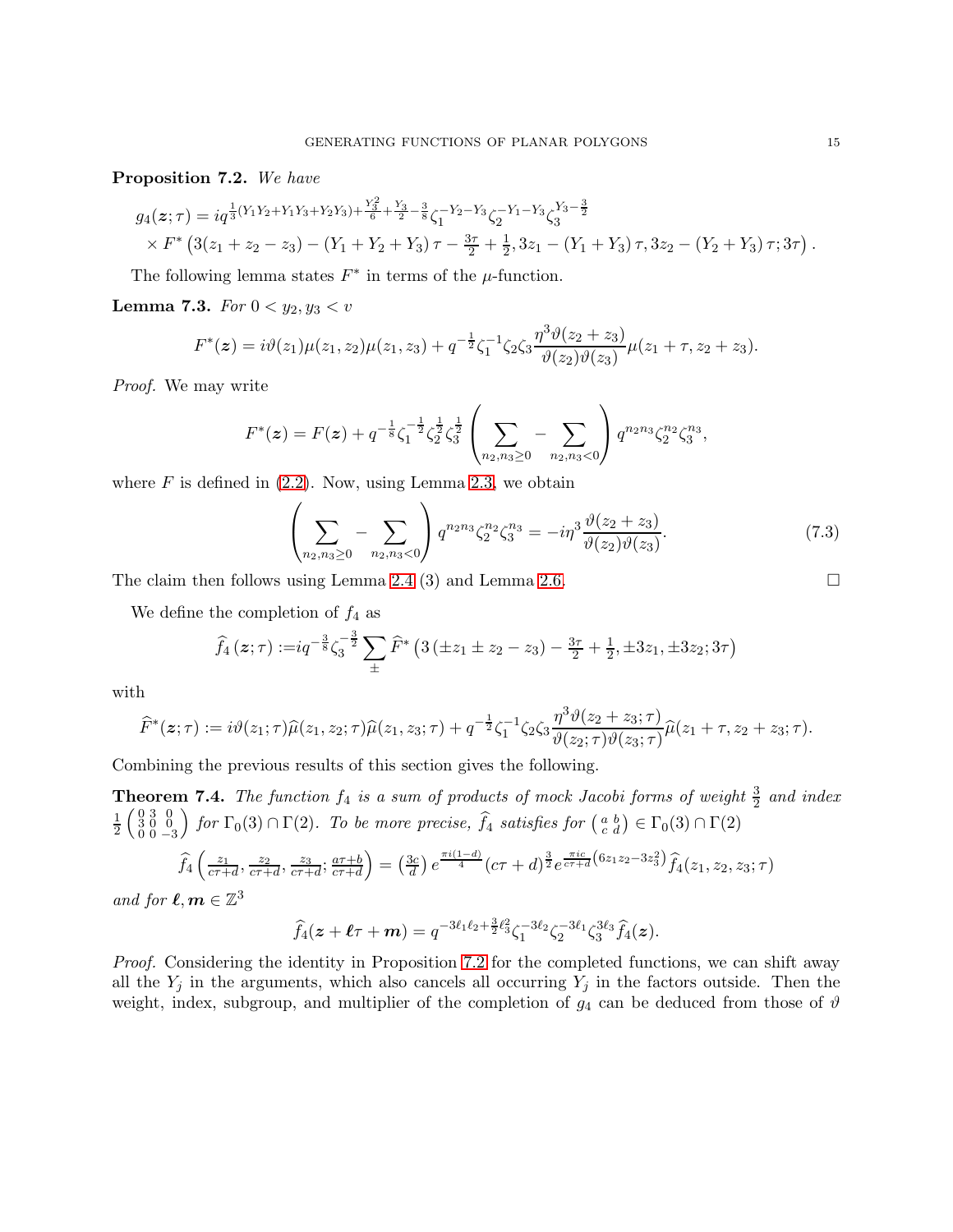and  $\widehat{A}$ . Since the transformation laws are invariant under  $z \mapsto -z$ , this implies that  $f_4$  is a mock Jacobi form of the same weight, index, subgroup, and multiplier. Jacobi form of the same weight, index, subgroup, and multiplier.

The jumps of  $g_4$  are at  $y_3 \in \mathbb{Z}v$ ,  $y_1 - y_3 \in \mathbb{Z}v$ , and  $y_2 - y_3 \in \mathbb{Z}v$ . We describe them explicitly in the following proposition.

**Proposition 7.5.** (1) If  $y_3 \in \mathbb{Z}v$ ,  $y_1 - y_3, y_2 - y_3 \notin \mathbb{Z}v$ , then we have

$$
\lim_{\varepsilon \to 0^+} \sum_{\pm} \pm g_4(z_1, z_2, z_3 \pm i\varepsilon; \tau) = -iq^{-\frac{3}{2}(\frac{y_3}{v})^2} \zeta_3^{\frac{3y_3}{v}} \frac{\eta^3(3\tau)\vartheta(3(z_1+z_2); 3\tau)}{\vartheta(3z_1; 3\tau)\vartheta(3z_2; 3\tau)}.
$$

(2) If  $y_1 - y_3 \in \mathbb{Z}v$ ,  $y_3, y_2 - y_3 \notin \mathbb{Z}v$ , then we have

$$
\lim_{\varepsilon \to 0^+} \sum_{\pm} \pm g_4(z_1 \pm i\varepsilon, z_2, z_3) = (\zeta_1 \zeta_3^{-1})^{3\frac{y_1-y_3}{v}} q^{-\frac{3}{2} \left(\frac{y_1-y_3}{v}\right)^2} f_3(z_1 + z_2 - z_3, z_2 - z_3).
$$

(3) If  $y_2 - y_3 \in \mathbb{Z}v$ ,  $y_3, y_1 - y_3 \notin \mathbb{Z}v$ , then we have

$$
\lim_{\varepsilon \to 0^+} \sum_{\pm} \pm g_4(z_1, z_2 \pm i\varepsilon, z_3) = \left(\zeta_2 \zeta_3^{-1}\right)^{\frac{y_2 - y_3}{v}} q^{-\frac{3}{2} \left(\frac{y_2 - y_3}{v}\right)^2} f_3(z_1 + z_2 - z_3, z_1 - z_3).
$$

Remark. We note that the right-hand side of Proposition 7.5 (1) is meromorphic in  $(z_1, z_2) \in \mathbb{C}^2$ whereas the right-hand sides of Proposition 7.5 (2) and (3) have jumps in  $(z_1, z_2)$ , which can be seen by using Lemma [6.5.](#page-12-1)

*Proof of Proposition 7.5.* We only prove (1) and (2) since part (3) follows analogously. (1) We first assume that  $z_3 = x_3 \in \mathbb{R}$  and compute for  $0 < y_1, y_2 < v$ , using [\(7.2\)](#page-13-0) and [\(7.3\)](#page-14-2)

$$
\lim_{\varepsilon \to 0^{+}} \sum_{\pm} \pm g_{4}(z_{1}, z_{2}, x_{3} \pm i\varepsilon; \tau)
$$
\n
$$
= \left(\sum_{n \in \mathbb{N}_{0}^{3}} + \sum_{n \in -\mathbb{N}^{3}}\right) q^{3n_{1}n_{2} + 3n_{1}n_{3} + 3n_{2}n_{3} + \frac{3n_{3}^{2}}{2}} \zeta_{2}^{3n_{1}} \zeta_{1}^{3n_{2}} \left(\zeta_{1}\zeta_{2}e^{-2\pi ix_{3}}\right)^{3n_{3}} - \left(\sum_{n \in \mathbb{N}_{0}^{2} \times \mathbb{N}} + \sum_{n \in -(\mathbb{N}^{2} \times \mathbb{N}_{0})}\right) q^{3n_{1}n_{2} + 3n_{1}n_{3} + 3n_{2}n_{3} + \frac{3n_{3}^{2}}{2}} \zeta_{2}^{3n_{1}} \zeta_{1}^{3n_{2}} \left(\zeta_{1}\zeta_{2}e^{-2\pi ix_{3}}\right)^{3n_{3}}
$$
\n
$$
= \left(\sum_{n \in \mathbb{N}_{0}^{2}} - \sum_{n \in -\mathbb{N}^{2}}\right) q^{3n_{1}n_{2}} \zeta_{2}^{3n_{1}} \zeta_{1}^{3n_{2}} = -i\eta^{3} (3\tau) \frac{\vartheta(3(z_{1} + z_{2}); 3\tau)}{\vartheta(3z_{1}; 3\tau)\vartheta(3z_{2}; 3\tau)}.
$$
\n(7.4)

This gives the claim in special case that  $y_3 = 0$ .

In general, we have  $y_3 = \ell_3 v$  for some  $\ell_3 \in \mathbb{Z}$ , thus  $z_3 = x_3 - \ell_3 u + \ell_3 \tau$ . Writing for  $j \in \{1, 2\}$  $z_j = \mathfrak{z}_j + \ell_j \tau$  with  $0 < \text{Im}(\mathfrak{z}) < v$ , we then obtain, using Lemma [7.1](#page-13-1) (2)

<span id="page-15-0"></span>
$$
g(z_1, z_2, z_3 \pm i\varepsilon) = q^{-3\ell_1\ell_2 - \frac{3\ell_3^3}{2}} e^{6\pi i(\ell_3 z_3 - \ell_2 z_1 - \ell_1 z_2 \pm i\ell_3 \varepsilon)} g(\mathfrak{z}_1, \mathfrak{z}_2, x_3 - \ell u_3 \pm i\varepsilon).
$$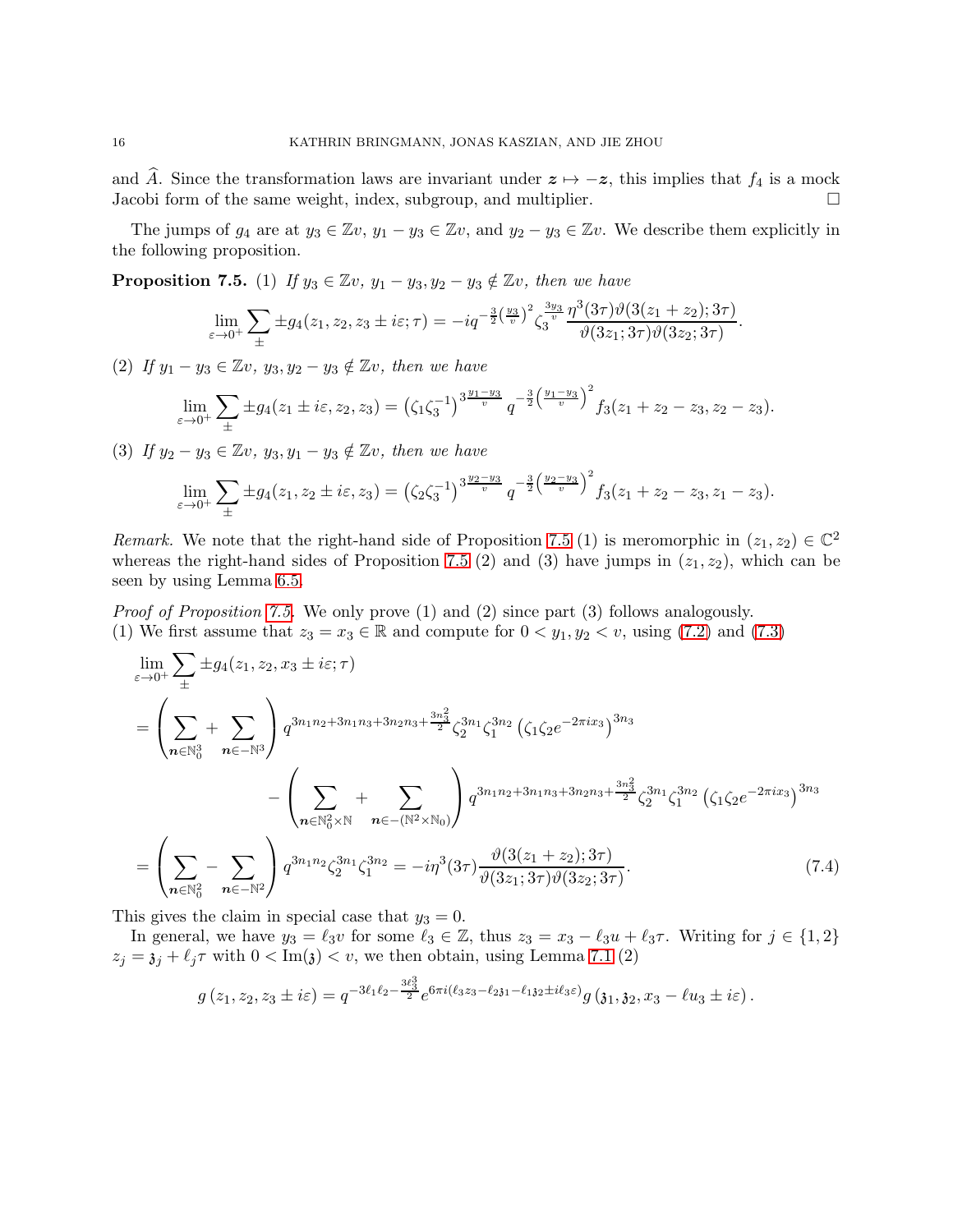Combining with [\(7.4\)](#page-15-0) gives the claim.

(2) We begin by computing, for  $z_1 = x_1 + iy_3$ ,  $y_3 \neq 0$ , using [\(7.2\)](#page-13-0)

$$
\lim_{\varepsilon \to 0^{+}} \sum_{\pm} \pm g_4(x_1 + i(y_3 \pm \varepsilon), z_2, z_3)
$$
\n
$$
= \lim_{\varepsilon \to 0^{+}} \sum_{\pm} \pm \left( \sum_{\substack{n \in \mathbb{Z}^3 \\ n+ \frac{1}{v} (\pm \varepsilon, y_2 - y_3, y_3) \ge 0}} + \sum_{\substack{n \in \mathbb{Z}^3 \\ n \neq \frac{1}{v} (\pm \varepsilon, y_2 - y_3, y_3) < 0}} \right) \times q^{3n_1 n_2 + 3n_1 n_3 + 3n_2 n_3 + \frac{3n_2^2}{2}} \zeta_1^{3(n_2 + n_3)} \zeta_2^{3(n_1 + n_3)} \zeta_3^{-3n_3}
$$
\n
$$
= \left( \sum_{\substack{n_1 \ge 0 \\ n_2 + \frac{y_2 - y_3}{2} \ge 0}} - \sum_{\substack{n_1 \ge 0 \\ n_3 + \frac{y_3}{v} \ge 0}} + \sum_{\substack{n_1 < 0 \\ n_3 + \frac{y_3}{v} \ge 0}} - \sum_{\substack{n_1 + \frac{y_2 - y_3}{v} \ge 0 \\ n_3 + \frac{y_3}{v} \ge 0}} + \sum_{\substack{n_1 + \frac{y_2 - y_3}{v} \ge 0 \\ n_3 + \frac{y_3}{v} \ge 0}} - \sum_{\substack{n_1 + \frac{y_3}{v} \ge 0 \\ n_3 + \frac{y_3}{v} \ge 0}} \right) \times q^{3n_1 n_2 + 3n_1 n_3 + 3n_2 n_3 + \frac{3n_2^2}{2}} \zeta_1^{3(n_2 + n_3)} \zeta_2^{3(n_1 + n_3)} \zeta_3^{-3n_3}
$$
\n
$$
= \left( \sum_{\substack{n_3 + \frac{y_3}{v} \ge 0 \\ n_2 + \frac{y_2 - y_3}{v} \ge 0}} - \sum_{\substack{n_3 + \frac{y_3}{v} < 0 \\ n_3 + \frac{y_3}{v} \ge 0}} \right) q^{3n_2 n_3 + \frac{3n_2^2}{2}} \zeta_1^{3n_2} \left( \zeta_1 \zeta
$$

Now we consider  $z_1 \in \mathbb{C}$  with  $y_1 - y_3 = \ell v$  for some  $\ell \in \mathbb{Z}$ . Then  $z_1 = x_1 - \ell u + iy_3 + \ell \tau$ . Lemma [7.1](#page-13-1) (2) gives that

$$
g_4(z_1 \pm i\varepsilon, z_2, z_3) = \zeta_2^{-3\ell} g_4(x_1 - \ell u + i(y_3 \pm \varepsilon), z_2, z_3).
$$

Combining this, we may conclude the claim, using Lemma [6.1.](#page-10-2)  $\Box$ 

From Proposition 7.5 we immediately obtain the following corollary.

Corollary 7.6. (1) If  $y_3 \in \mathbb{Z}v, y_1 - y_3, y_2 - y_3 \notin \mathbb{Z}v$ , then we have

$$
\lim_{\varepsilon \to 0^+} \sum_{\pm} \pm f_4(z_1, z_2, z_3 \pm i\varepsilon) = 0.
$$

(2) If  $y_1 - y_3 \in \mathbb{Z}v, y_3, y_2 - y_3, y_1 + y_3$ , and  $y_2 + y_3 \notin \mathbb{Z}v$ , then we have

$$
\lim_{\varepsilon \to 0^+} \sum_{\pm} \pm f_4(z_1 \pm i\varepsilon, z_2, z_3) = \left(\zeta_1 \zeta_3^{-1}\right)^{\frac{y_1 - y_3}{v}} q^{-\frac{3}{2} \left(\frac{y_1 - y_3}{v}\right)^2} f_3(z_1 + z_2 - z_3, z_2 - z_3).
$$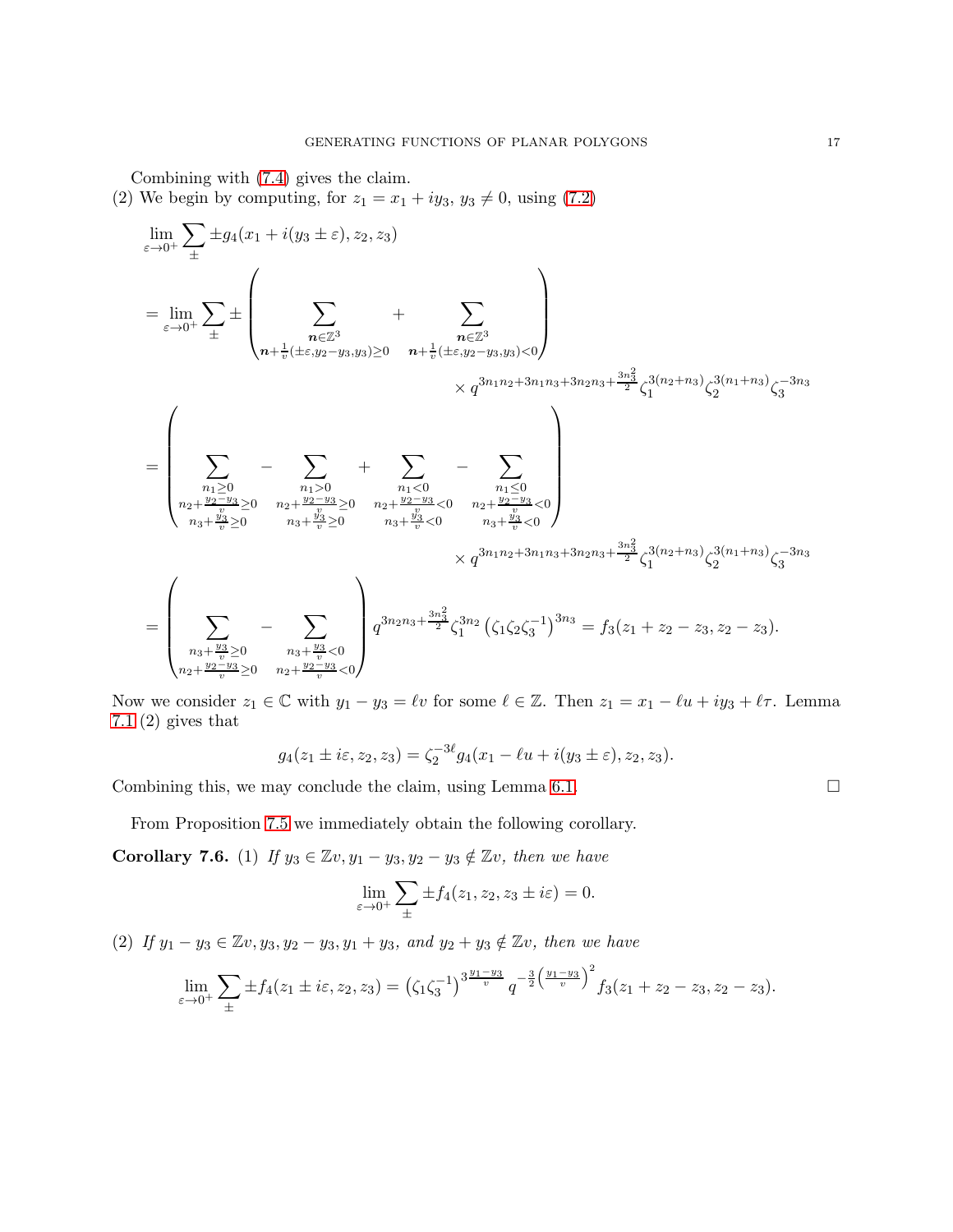(3) If  $y_1 + y_3 \in \mathbb{Z}v, y_3, y_2 - y_3, y_1 - y_3, y_2 + y_3 \notin \mathbb{Z}v$ , then we have

$$
\lim_{\varepsilon \to 0^+} \sum_{\pm} \pm f_4(z_1 \pm i\varepsilon, z_2, z_3) = (\zeta_1 \zeta_3^{-1})^{3\frac{y_1+y_3}{v}} q^{-\frac{3}{2} \left(\frac{y_1+y_3}{v}\right)^2} f_3(z_1 + z_2 + z_3, z_2 + z_3).
$$

(4) If  $y_1 - y_3, y_1 + y_3 \in \mathbb{Z}v, y_3, y_2 - y_3, y_2 + y_3 \notin \mathbb{Z}v$ , then we have

$$
\lim_{\varepsilon \to 0^+} \sum_{\pm} \pm f_4(z_1 \pm i\varepsilon, z_2, z_3) = (\zeta_1 \zeta_3^{-1})^{\frac{3y_1}{v}} q^{-\frac{3}{2v^2}(y_1^2 + y_3^2)} \times \left( (\zeta_1^{-1} \zeta_3)^{\frac{y_3}{2}} q^{\frac{3y_1 y_3}{v}} f_3(z_1 + z_2 - z_3, z_2 - z_3) + (\zeta_1 \zeta_3^{-1})^{\frac{y_3}{v}} q^{-\frac{3y_1 y_3}{v}} f_3(z_1 + z_2 + z_3, z_2 + z_3) \right).
$$

Remark. Since  $f_4(z) = f_4(z_2, z_1, z_3)$ , one obtains descriptions of jumps analogous to (2), (3), and (4) by exchanging the first and second variable.

The following lemma computes one-sided limits to the jumps of  $g_4$ , which are built from of  $\mu$ -functions and theta-functions. For this define

$$
T(z;\tau) := \frac{\vartheta\left(\frac{3\tau}{2} + \frac{1}{2}; 3\tau\right) \vartheta\left(3z + \frac{1}{2}; 3\tau\right) \vartheta\left(3z + \frac{3\tau}{2}; 3\tau\right)}{\vartheta\left(3z + \frac{3\tau}{2} + \frac{1}{2}; 3\tau\right)}.
$$

**Lemma 7.7.** (1) We have

$$
\lim_{\varepsilon \to 0^{+}} g_{4}(z_{1}, z_{2}, i\varepsilon; \tau)
$$
\n
$$
= -q^{-\frac{3}{2}\left(\left\lfloor \frac{y_{1}}{v}\right\rfloor^{2} + \left\lfloor \frac{y_{2}}{v}\right\rfloor^{2}\right) - \frac{3}{2}\left(\left\lfloor \frac{y_{1}}{v}\right\rfloor + \left\lfloor \frac{y_{2}}{v}\right\rfloor\right) - \frac{3}{8}\zeta_{1}^{3}\left\lfloor \frac{y_{1}}{v}\right\rfloor\zeta_{2}^{3}\left\lfloor \frac{y_{2}}{v}\right\rfloor} \varphi\left(3(z_{1} + z_{2}) - \frac{3\tau}{2} + \frac{1}{2}; 3\tau\right) \times \mu\left(3(z_{1} + z_{2}) - 3\left\lfloor \frac{y_{2}}{v}\right\rfloor\tau - \frac{3\tau}{2} + \frac{1}{2}, 3z_{1}; 3\tau\right) \mu\left(3(z_{1} + z_{2}) - 3\left\lfloor \frac{y_{1}}{v}\right\rfloor\tau - \frac{3\tau}{2} + \frac{1}{2}, 3z_{2}; 3\tau\right) \times \frac{i\eta^{3}(3\tau)}{2\vartheta(3z_{1}; 3\tau)\vartheta(3z_{2}; 3\tau)}\left(-\vartheta(3(z_{1} + z_{2}); 3\tau) + q^{\frac{3}{8}}T(z_{1} + z_{2})\right).
$$

(2) We have

$$
\lim_{\varepsilon \to 0^{+}} g_{4}(z_{3} + i\varepsilon, z_{2}, z_{3}; \tau) \n= -\frac{1}{2} q^{-\frac{3}{2} \left\lfloor \frac{y_{2} - y_{3}}{v} \right\rfloor^{2} - \frac{3}{2} \left\lfloor \frac{y_{2} - y_{3}}{v} \right\rfloor} \zeta_{2}^{3} \left\lfloor \frac{y_{2} - y_{3}}{v} \right\rfloor^{2} \zeta_{3}^{2}} \left\lfloor \frac{y_{2} - y_{3}}{v} \right\rfloor^{2} - \frac{3}{2} \vartheta \left( z_{2} - \frac{3\tau}{2} + \frac{1}{2}; 3\tau \right) \n\times \mu \left( 3z_{2} - 3 \left\lfloor \frac{y_{2} - y_{3}}{v} \right\rfloor \tau - \frac{3\tau}{2} + \frac{1}{2}, 3z_{3}; 3\tau \right) \left( -1 + q^{\frac{3}{8}} \frac{T(z_{2})}{\vartheta(3z_{2}; 3\tau)} \right) \n- iq^{-\frac{3}{2} \left\lfloor \frac{y_{3}}{v} \right\rfloor - \frac{3}{8} \zeta_{3}^{3} \left\lfloor \frac{y_{2}}{v} \right\rfloor + \frac{3}{2} \frac{\eta^{3}(3\tau)\vartheta(3(z_{2} + z_{3}); 3\tau)}{\vartheta(3z_{2}; 3\tau)\vartheta(3z_{3}; 3\tau)} \mu \left( 3z_{2} + \frac{3\tau}{2} + \frac{1}{2}, 3(z_{2} + z_{3}) - 3 \left\lfloor \frac{y_{3}}{v} \right\rfloor \tau; 3\tau \right).
$$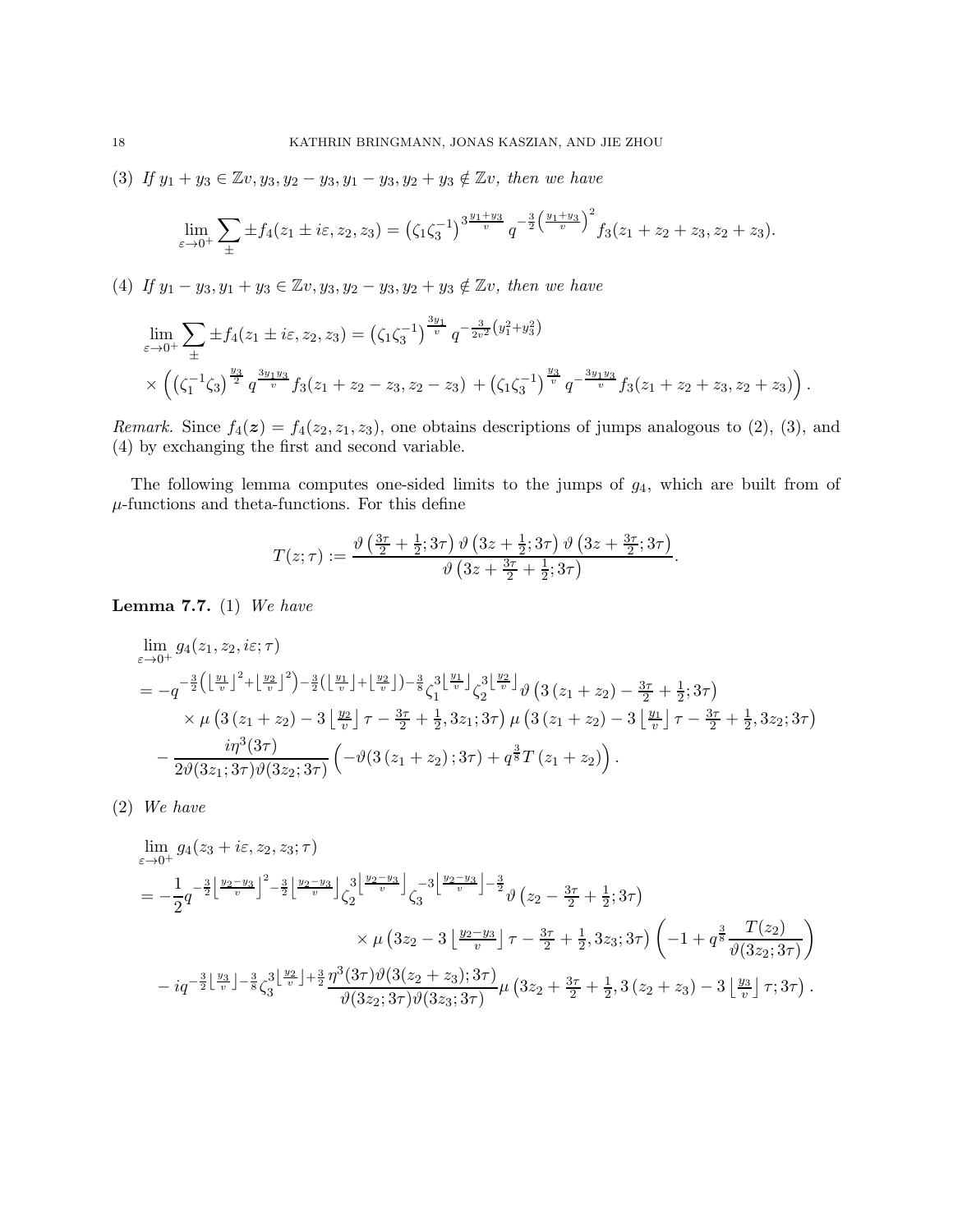(3) We have

$$
\lim_{\varepsilon \to 0^{+}} g_{4}(z_{1}, z_{3} + i\varepsilon, z_{3}; \tau) \n= -\frac{1}{2} q^{-\frac{3}{2} \left\lfloor \frac{y_{1} - y_{3}}{v} \right\rfloor^{2} - \frac{3}{2} \left\lfloor \frac{y_{1} - y_{3}}{v} \right\rfloor} \zeta_{1}^{3} \left\lfloor \frac{y_{1} - y_{3}}{v} \right\rfloor^{2} \zeta_{3}^{1} \left\lfloor \frac{y_{1} - y_{3}}{v} \right\rfloor^{2} - \frac{3}{2} \vartheta \left( z_{1} - \frac{3\tau}{2} + \frac{1}{2}; 3\tau \right) \n\times \mu \left( 3z_{1} - 3 \left\lfloor \frac{y_{1} - y_{3}}{v} \right\rfloor \tau - \frac{3\tau}{2} + \frac{1}{2}, 3z_{3}; 3\tau \right) \left( -1 + q^{\frac{3}{8}} \frac{T(z_{1})}{\vartheta(3z_{1}; 3\tau)} \right) \n- iq^{-\frac{3}{2} \left\lfloor \frac{y_{3}}{v} \right\rfloor - \frac{3}{8} \zeta_{3}^{3} \left\lfloor \frac{y_{3}}{v} \right\rfloor + \frac{3}{2} \frac{\eta^{3}(3\tau)\vartheta(3(z_{1} + z_{3}); 3\tau)}{\vartheta(3z_{1}; 3\tau)\vartheta(3z_{3}; 3\tau)} \vartheta \left( 3z_{1} + \frac{3\tau}{2} + \frac{1}{2}, 3(z_{1} + z_{3}) - 3 \left\lfloor \frac{y_{3}}{v} \right\rfloor \tau; 3\tau \right).
$$

Proof. (1) We use Proposition [7.2](#page-14-1) and Lemma [7.3](#page-14-3) and simplify the occurring functions using Lemma 2.1 (2), Lemma [2.4](#page-3-0) (1) and (4) to conclude the statement after a lengthy calculation. (2) The claim follows in a similar way.

#### 8. Discussion and open questions

For the enumeration of N-gons with  $3 \leq N \leq 5$ , the explicit computations in the previous sections exhibit nice formulas for the generating functions in terms of rational functions in the Jacobi theta functions and the  $\mu$ -function. Using the results in [\[17\]](#page-19-16) about the  $\mu$ -function, this tells that the generating functions are actually mock objects whose modular completions can be easily found. One geometric consequence of the mock modularity is that the generating functions, originally defined around  $\tau = i\infty$ , can be extended to the global moduli of elliptic curves upon modular completion.

The generating function of 6-gons can be written down similarly according to the geometric construction reviewed earlier in Section [3.](#page-5-2) It is essentially given by the following

$$
f_5(\mathbf{z};\tau) := \sum_{\mathbf{n} \in \mathbb{Z}^4 \cap D} \text{sgn}(n_1 + \alpha_1 - n_3 - \alpha_3) q^{3n_1n_2 - \frac{3}{2}n_3^2 - \frac{3}{2}n_4^2} \zeta_1^{3n_2} \zeta_2^{3n_1} \zeta_3^{-3n_3} \zeta_4^{-3n_4},
$$

where the parameters  $\alpha_k, k \in \{1, 2, 3, 4\}$  satisfy  $|\alpha_3|, |\alpha_4| \le \min(|\alpha_1|, |\alpha_2|)$  and the region D is given by

$$
D := -\boldsymbol{\alpha} + \left\{\boldsymbol{x}\in\mathbb{R}^4 : |x_3|, |x_4|\leq \min(|x_1|, |x_2|) \text{ and } x_1x_2, x_1x_3, x_1x_4\geq 0\right\}.
$$

Motivated by the studies on homological mirror symmetry [\[14\]](#page-19-3), we propose the following conjecture.

**Conjecture.** The generating function  $f_5$  has mock Jacobi properties.

While directly identifying this generating function in terms of Appell functions and theta functions seems to be difficult, it should be possible to determine its mock Jacobi properties using the theory of indefinite theta functions of arbitrary signature. Such an approach could also enable progress on N-gons with arbitrary numbers of vertices  $N \in \mathbb{N}$ , which requires a more uniform geometric setup for N-gons.